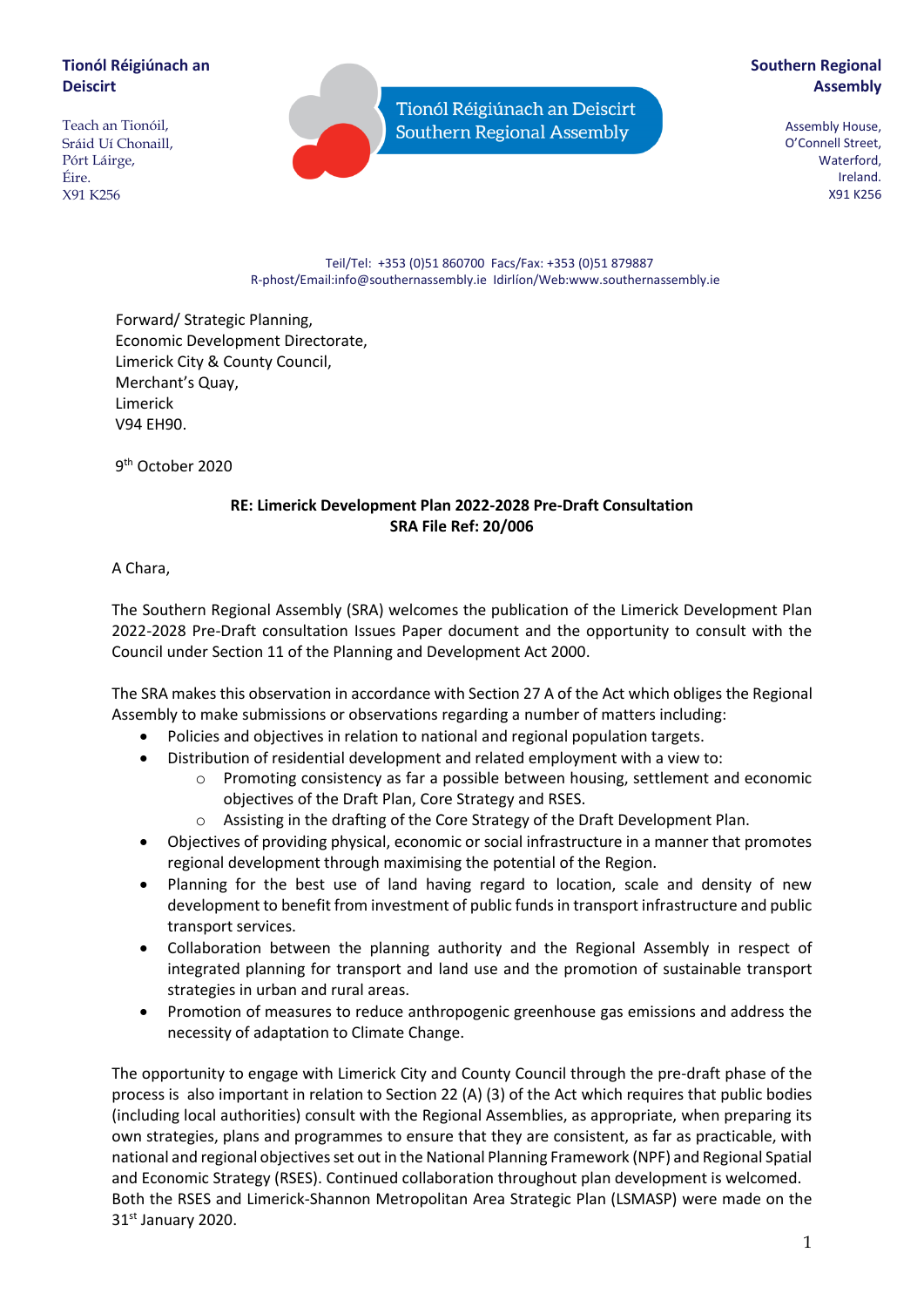## **1.0 Overall Observations**

The SRA commend the quality of the publication. At this stage of the process, the SRA intend to outline high level points under the eight themes provided in the Issues Paper.

The Limerick Development Plan 2022-2028 is pivotal to achieving the step change required by national and regional policy for Limerick and the Limerick-Shannon Metropolitan Area to fulfil its potential. Achieving the rate of growth targeted requires significant change and will present major challenges to be met for the Development Plan. The Development Plan will be critical in establishing this direction of change, embedding the pathway for transition to compact growth and delivering on targets and strategic infrastructure.

*Chapter 2: Strategic Vision* sets out the strategic vision and overall strategy for the RSES. Section 2.2 and the associated Strategy Statements and Key Enablers are particularly relevant for the Development Plan. The RSES provides a vision for the development of the Southern Region to become one of Europe's most **Creative and Innovative**, **Greenest** and **Livable** regions.

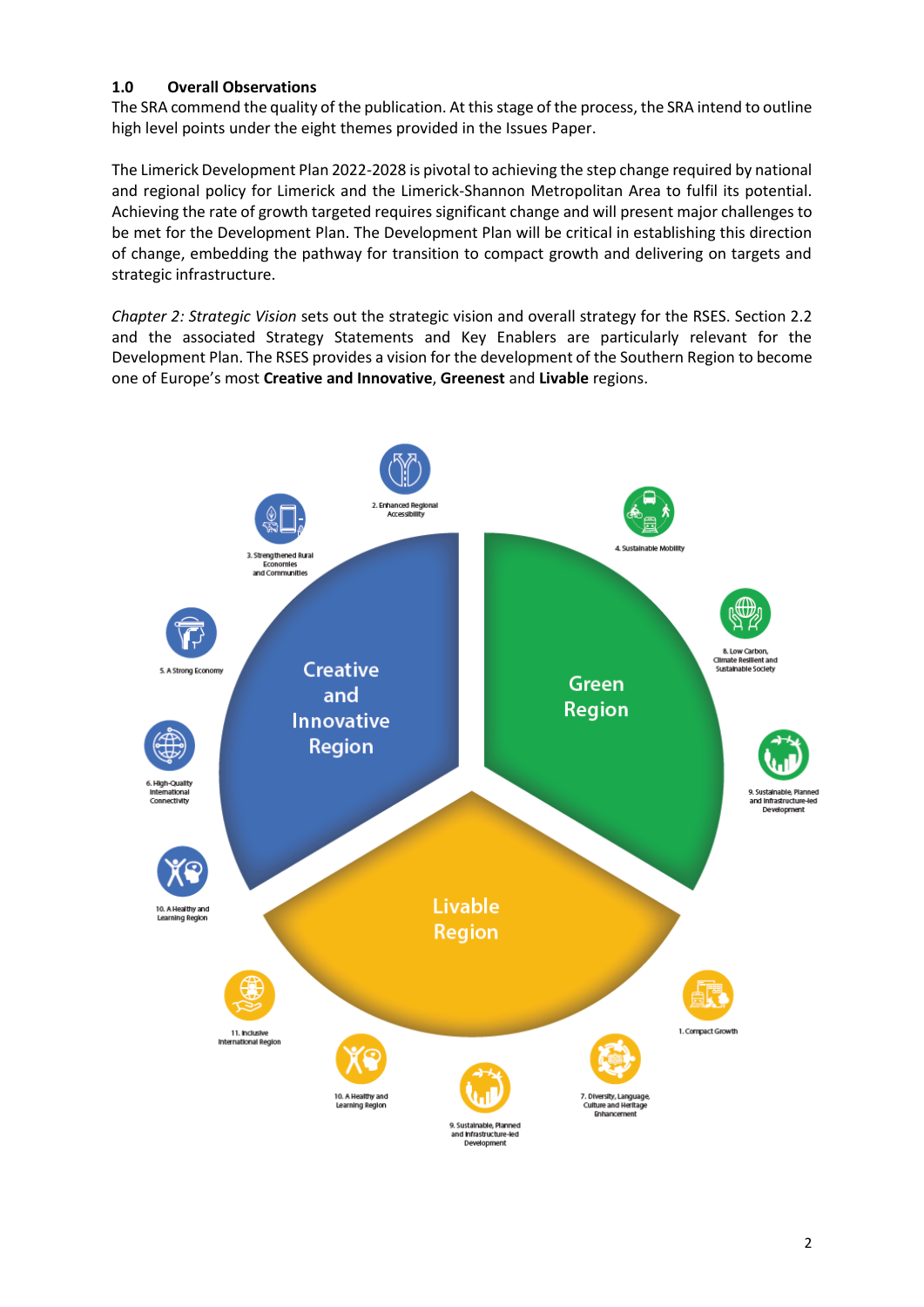The RSES combines our international and national commitments with regional development priorities in 11 Strategy Statements to deliver the vision for the Region:



1. Compact Growth



5. A Strong Economy



9. Sustainable, Planned and Infrastructure-led Development



2. Enhanced Regional Accessibility



6. High-Quality International Connectivity



10. A Healthy and **Learning Region** 



3. Strengthened Rural Economies and Communitie



7. Diversity, Language, Culture and Heritage Enhancement



11. Inclusive **International Region** 



4. Sustainable Mobility



8. Low Carbon, **Climate Resilient and Sustainable Society** 



11. Inclusive **International Region** 

A key component of the RSES strategy is to strengthen the settlement structure of the Region and to capitalise on the individual and collective strengths of our three cities, our metropolitan areas, and our strong network of towns, villages and rural communities.

The RSES should be consulted across the themes covered in the Issues paper as the Council moves to preparation of a Draft Development Plan. The RSES is available through the following link: <http://www.southernassembly.ie/regional-planning/regional-spatial-and-economic-strategy>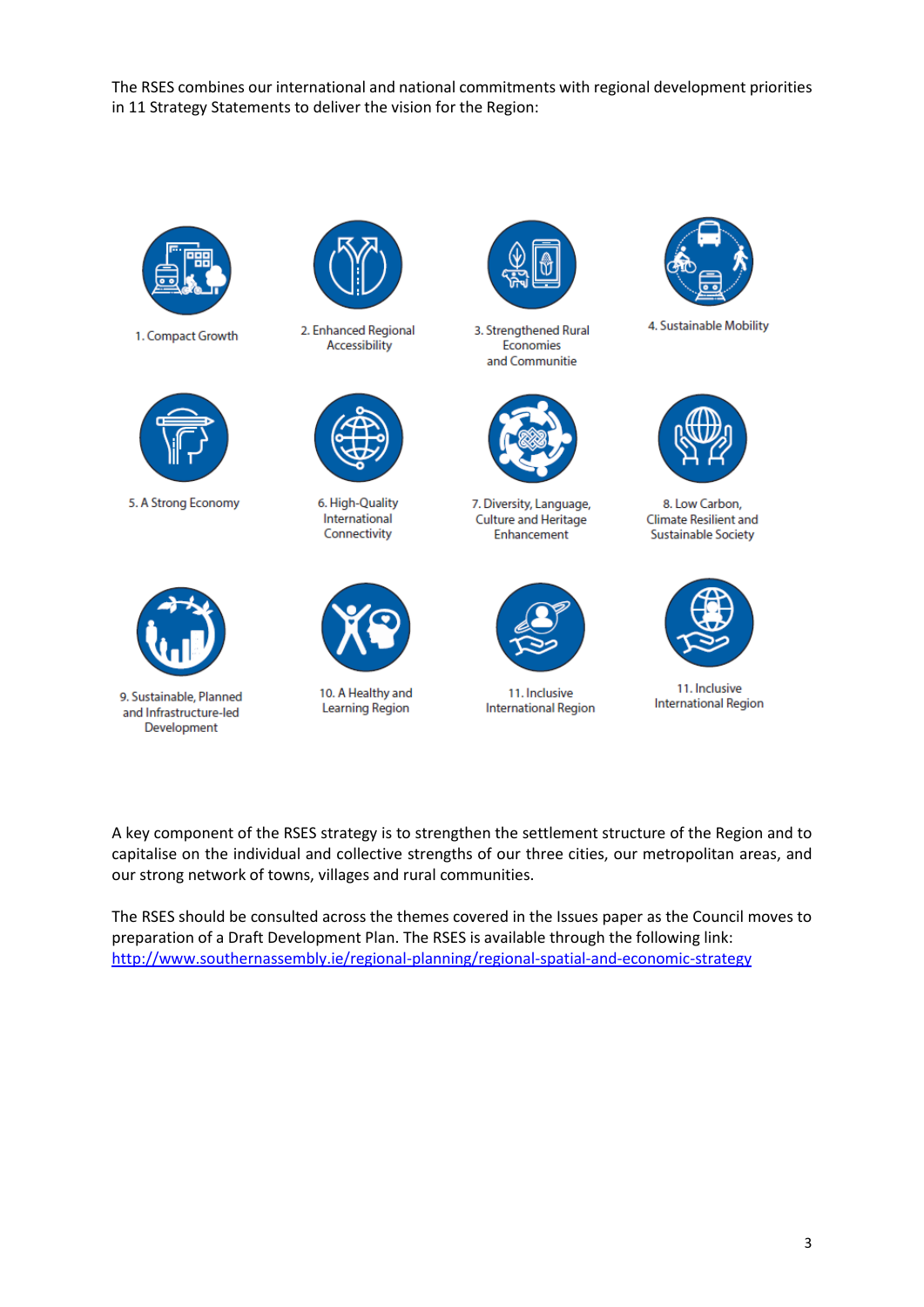## **2.0 People and Places**

*Chapter 3: People and Places* provides the regional settlement strategy. We refer in particular to *Section 3.2: Sustainable Place Framework* and *Section 3.3: A Tailored Approach* and the settlement typology set out in Table 3.2 including:

- 1. Cities and Metropolitan Areas Limerick-Shannon MASP
- 2. Key Towns Section 3.5 including Newcastle West
- 3. Towns and Villages Section 3.6
- 4. Rural Areas Section 3.7
- 5. Networks Section 3.8.

Achieving compact growth is a central theme of the RSES. This means that 50% of all new homes targeted for Limerick City and 30% in other settlements must be within their existing built up footprints. This level of growth presents both a significant opportunity and a challenge.

Growth targets for each local authority are set to 2031 and require a framework to put actions into practice. For this reason, the RSES focuses on:

- **Strong Collaboration**: Partnership between Limerick-Shannon, Cork and Waterford Metropolitan Areas (extending to Galway) to harness their combined potential as engines of growth to drive regional parity. In additional, potential networks are identified to encourage cross boundary collaboration.
- **Flexible Framework:** Flexibility is enabled to seek evidence based and tailor-made growth responses by each local authority for different places. Important principles are set for local authorities to follow when determining the allocation, scale and phasing of growth.
- **Transitional Change and Infrastructure Delivery**: The RSES recognises that the level of change required to meet targets cannot be achieved immediately. It will require several RSES/Development Plan cycles and lead-in time for providing infrastructure to achieve the targets to 2040. A strong emphasis is therefore placed on funding mechanisms and holistic approaches to delivering integrated infrastructure packages for our settlements (physical, social, environmental inter alia).

The Core Strategy will be a key element in the Draft Development plan to apply in detail the ambitious growth rates for the Metropolitan Area and to determine the hierarchy of settlements and appropriate growth rates for the County. The RSES requirements relating to Core Strategy are set out in Section 3.3 of the RSES and include Regional Policy Objectives (RPOs) such as *RPO 2: Planning for Diverse Areas*, *RPO 3: Local Authority Core Strategies* and *RPO 5: Population Growth and Environmental Criteria*.

New national guidelines for rural housing and development plans are awaited and will provide an important input to preparation of the Draft Development Plan when published together with a Housing Needs Demand Assessment (HNDA).

The Core Strategy should reflect NPF and RSES priorities by positioning the Limerick-Shannon Metropolitan Area as a primary driver for economic and population growth in the Southern Region.

## *2.1 Limerick-Shannon Metropolitan Area (LSMASP)*

The RSES recognises that our Cities and Metropolitan Areas require a significant step change to achieve vibrant higher density compact growth.

In identifying Limerick as one of five Cities in the State for targeted growth and the designation of a Metropolitan Area around the City, the NPF has presented a unique opportunity for the accelerated growth and transformational development of Limerick City. This needs to find strong expression in the new Development Plan. Preparation of the new Development Plan is an opportunity to implement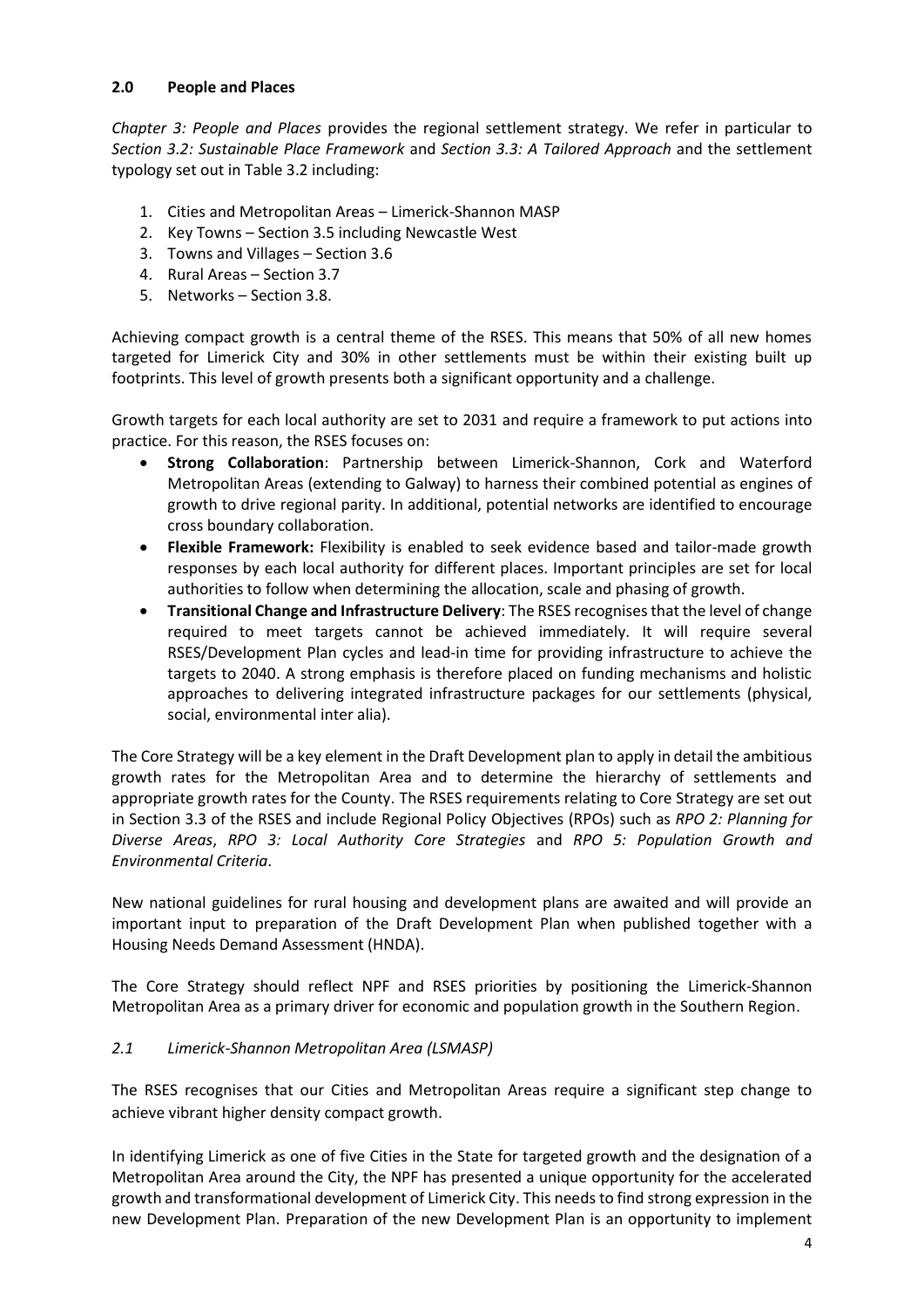*RPO 6: Collaboration between Metropolitan Areas* and harness the combined strengths of these Metropolitan Areas.

The RSES implements the NPF National Policy Objectives for the targeted growth of Limerick City through the Limerick-Shannon Metropolitan Area Strategic Plan (LSMASP), which sets a high-level strategic framework for the Metropolitan Area. Through *Policy Objective 1* of the MASP, the Limerick-Shannon Metropolitan Area is positioned to be:

- A primary driver of economic growth and population growth in the Southern Region.
- A complimentary location to Dublin
- An international location of scale

The new Development Plan will require a strong and distinct focus and emphasis on the Metropolitan Area with development objectives to reflect MASP policy objectives and should be informed by the vision for the Metropolitan Area as set out in the LSMASP:

*"To create a sustainable, inclusive, smart, climate and economic resilient Limerick-Shannon Metropolitan Area, which is competitive and of a scale which can exert criticalmass leverage at an international level, maximising the economic, social, cultural and environmental opportunities in a manner for all those who live, work and visit the Metropolitan Area, Mid-West and for the benefit of the country."*

The Draft Development Plan should also be informed by the key infrastructural and transformative enablers in *Section 2.1: Limerick City,* the Guiding Principles in Section 3.2 and National Enablers in Section 4.0 of the LSMASP in formulating the Development Plan policy for the Metropolitan Area.

Section 3.4 of Chapter 3, addresses the key challenge for our Cities and Metropolitan Areas and sets out key RPOs to support their development:

- RPO 6 Collaboration between Metropolitan Areas
- RPO 7 Delivery and Funding for strategic investment priorities
- RPO 8 Investment to deliver on the vision for Metropolitan Areas
- RPO 9 Holistic Approach to Delivering Infrastructure
- RPO 10 Compact Growth in Metropolitan Areas.

In addition, Appendix 3 of the RSES sets out shared goals shared across each of our Region's Cities and Metropolitan Areas:

Goal 1: Sustainable Place Framework

Goal 2: Excellent Connectivity and Sustainable Mobility

Goal 3: Economic Engines Driving Regional Growth

Goal 4: High Quality Environment and Quality of Life

Goal 5: A Learning, Welcoming and Socially Inclusive Metropolitan Area

Goal 6: Pioneering Locations Networked Internationally and Regionally

Goal 7: Evolve Innovative Approaches and Strategic Priorities

The Draft Development Plan should address these themes in the development of the overall strategy for the Metropolitan Area.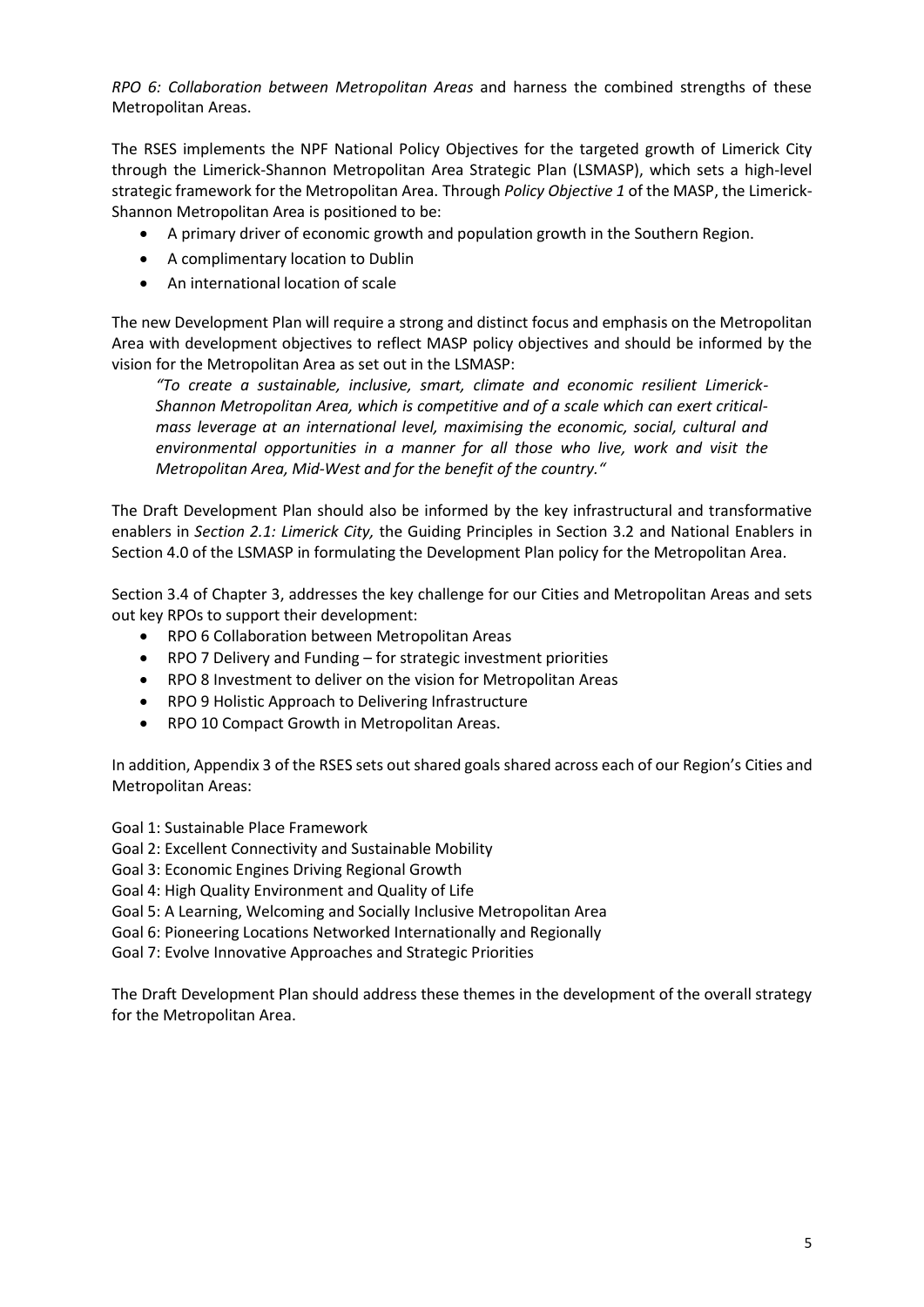### *2.2 Key Town of Newcastle West*

Fourteen Key Town are identified in the RSES that reflect the differing urban structure across our Region.

The Key Town of Newcastle West (see RPO 22) will play a critical role in underpinning the RSES and ensuring a consolidated spread of growth beyond the cities to the sub-regional level. While local authorities are supported in targeting growth of more than 30% in Key Towns subject to capacity analysis, it is important to note that the nature, scale and phasing of growth of each Key Town will be determined by local authorities through the Core Strategy.

The Draft Development Plan should address the special circumstances of Newcastle West as one of the Region's smaller scaled Key Towns but possessing a strategically located urban centre of significant influence in a sub-regional context with scope for interregional collaborations across county boundaries with Abbeyfeale, Listowel and Rathkeale and locations identified in the Strategic Integrated Framework Plan (SIFP) for the Shannon Estuary. This offers collective strengths and potential for project partnerships to drive sustainable economic growth in the West Limerick/North Kerry area.

Through the RSES, Irish Water (IW) Investment Plans must align with the objectives and settlement strategy of the RSES and assist the strategic role played by Key Towns. Collaboration is required between IW and local authorities to agree phasing, water and wastewater services to accommodate growth in a phased, sustainable manner.

Subject to capacity analysis, RSES Section 3.5 states that some Key Towns may justify significant growth while others may place a greater emphasis on strengthened services, facilities and economic roles.

## *2.3 Towns and Villages*

After the Limerick-Shannon Metropolitan Area and Key Town of Newcastle West, the distribution of growth across the County's other towns, villages and rural areas is a matter for the Development Plan to address. The RSES does however seek prioritisation (see Section 3.6 Towns and Villages) in the growth allocation for settlements informed by guiding principles as set out under RSES *Section 3.3. A Tailored Approach*.

The RSES recognises that towns and villages are the local drivers for their surrounding areas and a sustainable, infrastructure-led growth approach is encouraged at the appropriate scale. RPO 26 specifically relates to towns and villages. Part (d) of RPO 26 states:

*"Local authorities will identify settlements which can play an enhanced role at subregional level to drive the development of their area;"*

*Section 3.3: A Tailored Approach* states that when allocating for future growth in the Core Strategy of each Development Plan, local authorities will have regard to the RSES settlement typology and apply the following guiding principles:

- Scale of population and its existing performance;
- Extent to which a settlement is located inside or outside one of the three defined Metropolitan areas
- Scale of employment provision, number of jobs, jobs-to-resident workers ratio and net commuting flows.
- Compliance with NPO 72 of the NPF.
- Linking Core Strategies to an evidence base on the availability and deliverability of lands within the existing built up footprints.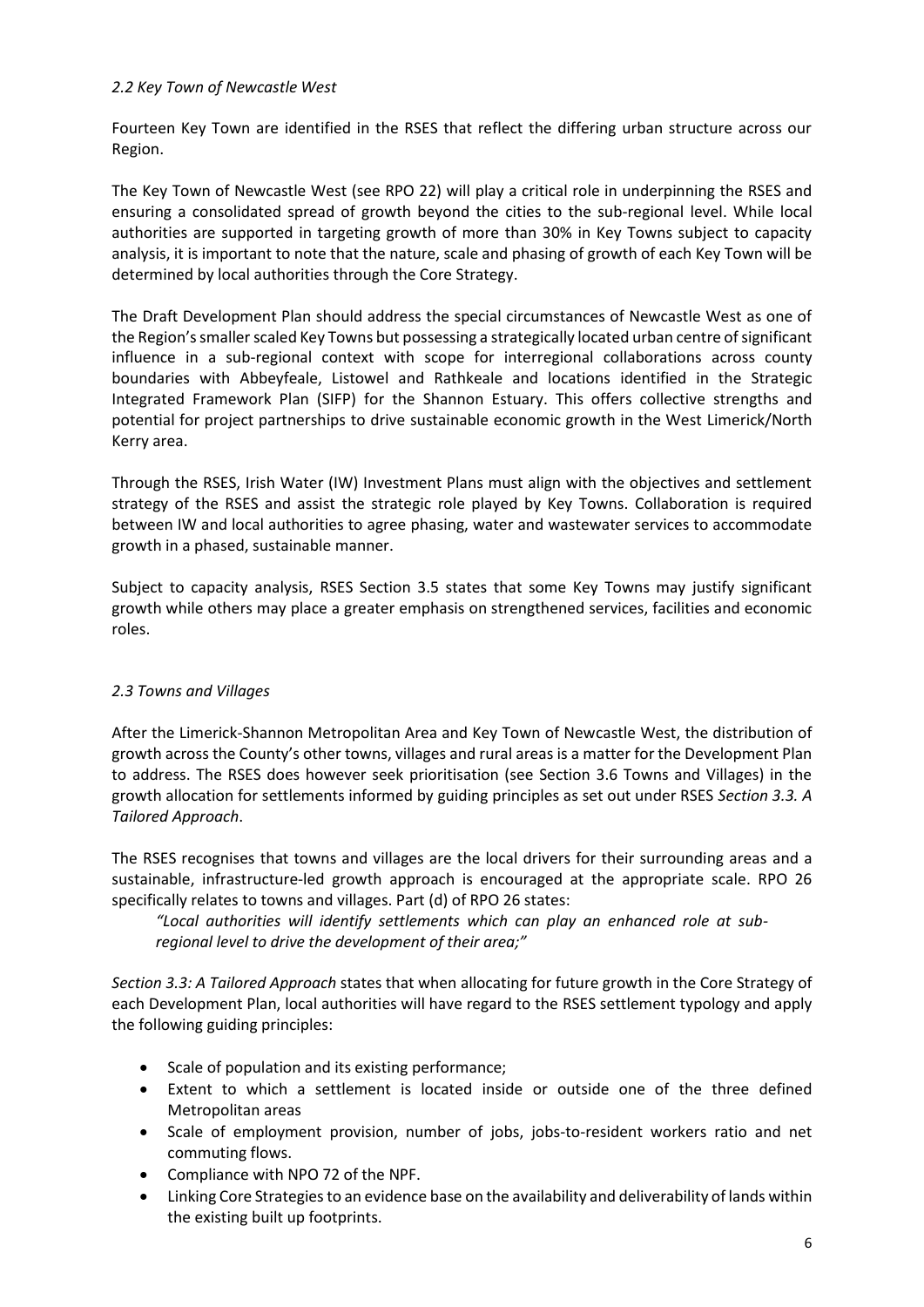- Extent of local services and amenities provided.
- Rate and pace of past development and the extent to which there are outstanding requirements for infrastructure and amenities
- Extent to which sustainable modes of travel can be encouraged.
- Accessibility and influence in a regional and sub-regional context.
- Sub-regional interdependencies
- Accessibility as a service centre for remote and long-distance rural hinterlands.
- Track record of performance and delivery, as well as ambition and scope to leverage investment
- Environmental and infrastructure constraints.
- The appropriate density and scale of development relative to the settlement and location.
- Need for attractive, alternative options to rural housing within smaller towns and villages.

The Draft Development Plans should include appropriate guidance for new homes in small towns and villages and renewal initiatives to assist an evidence-based approach to identifying appropriate sites for housing, social and physical infrastructure, including water and wastewater infrastructure.

### *2.4 Rural Areas*

The RSES strongly supports the development of our rural areas, and Chapter 3 recognises the decline of population and services in many of our smaller settlements as a problem of strategic national and regional importance and acknowledges the need for investment to reverse decline and attract population and enterprise growth.

*Section 3.7: Rural Areas* of the RSES states that Core Strategies in Development Plans should identify areas under strong urban influence in the hinterlands of settlements. They will set an appropriate rural housing policy response to avoid ribbon and over-spill development from urban areas, support revitalised towns and villages, achieve sustainable compact growth targets and protect the rural resource for rural communities, including people with an established local connection to the area and relevant policy is set out in RPO 27. This facilitates the needs of rural communities, whilst controlling pressures for urban-influenced housing demand. Updated national guidance is anticipated.

The importance of our rural areas is highlighted throughout the RSES including for example rural economic development (see Section 4.5), and rural connectivity (see Section 6.3 and RPOs 158 and 172). Various parts of our rural Region have different requirements requiring local customised responses, but all require greater economic diversity and innovation to ensure resilience.

## *2.5 Networks*

The RSES recognises that's when settlements combine their similar economic strengths and specialisms it provides strategic opportunities to drive the regional economy. These networks present opportunities for collaborative projects and shared benefits from strategic infrastructure investments, particularly from improved inter-regional connectivity (transport networks and digital communications) perspective.

Chapter 3 and 4 identify the importance of networks, with examples of settlements sharing assets and collaborating to drive economic growth. From a Development Plan perspective, it is important to note that while the RSES process has identified the potential for collaboration actions, a commitment to deliver is required at a local level if opportunities are to be realised.

Potential networks that pertain to Limerick include:

• Galway Ennis-Shannon-Limerick Economic Network: a potential network of Key Towns and Metropolitan Areas sharing assets on the Atlantic Economic Corridor.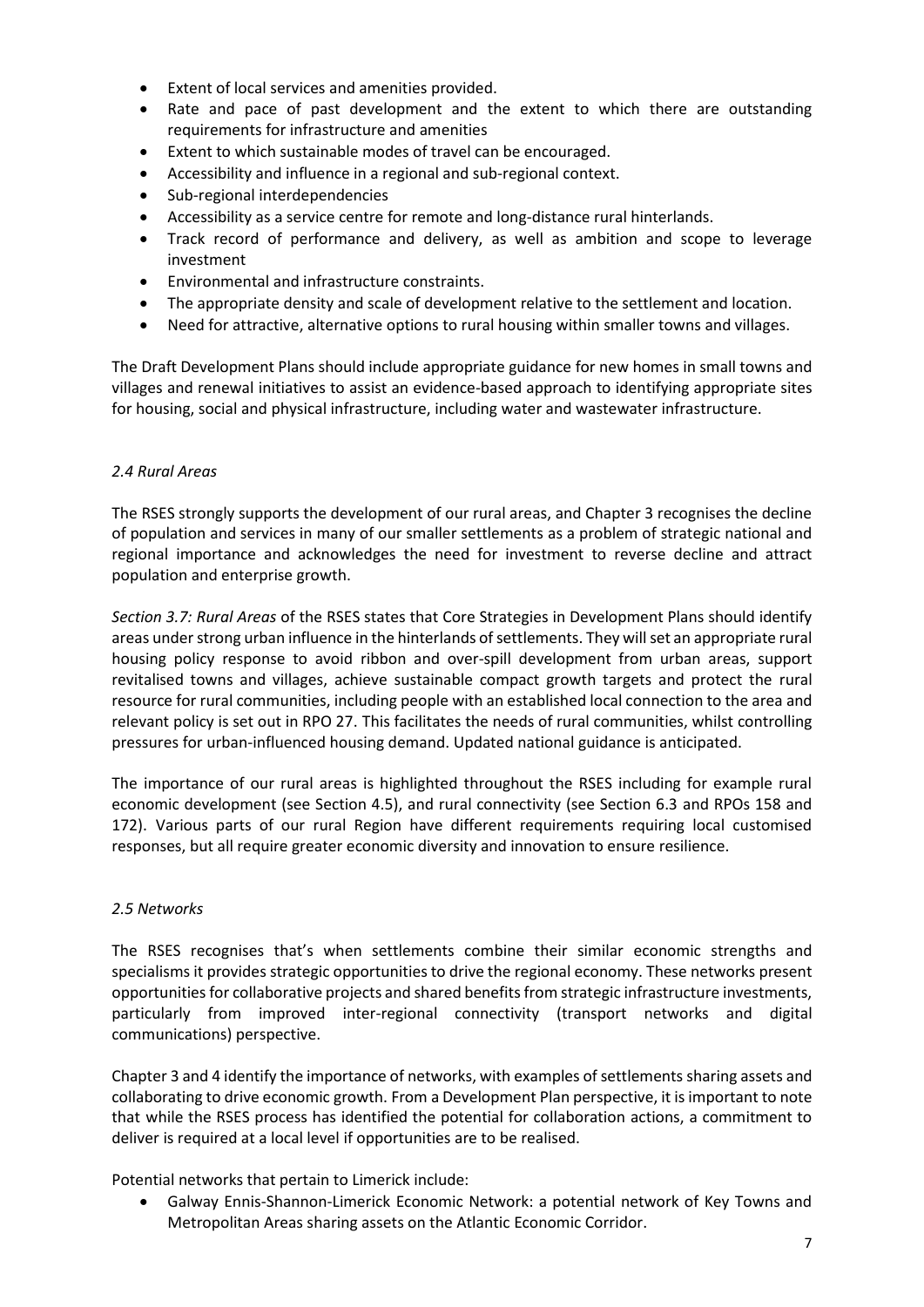- North Kerry/ West Limerick/Shannon Estuary/Clare: a potential network connected with the Shannon Estuary and Shannon Foynes Port.
- Limerick-Waterford Transport and Economic network/axis: This potential network along a strategic east-west axis across the Region links the cities of Limerick and Waterford and the Atlantic Economic Corridor and Eastern Corridor

The RSES also identifies the economic role played by smaller scaled settlements for their surrounding rural hinterlands and the opportunities for sharing assets and opportunities (see RPOs 28, 29 and 30) between different settlements to drive rural economic growth. The SRA supports initiatives through the Development Plan to harness the potential of such networks.

## *2.6 Compact Growth and Regeneration*

Compact growth and regeneration are cross-cutting themes for settlements of all sizes. The majority of questions in the Issue Papers under *People and Places* refer to these topics. The RSES and MASP seek a dynamic Development Plan approach to achieve Core Strategy growth targets. S*ection 3.11: Regeneration* states that the regeneration and development of urban brownfield and infill sites to achieve higher density populations will need to be a priority for local authority plans, with a focus given to mixed-use developments for vibrant living and working urban centres.

The RSES includes specific objectives in relation to compact growth and for Metropolitan Areas. In its preparation of the Draft Development Plan, the Council should implement *RPO 10: Compact Growth for Metropolitan Areas* with policies and actions to:

- Prioritise housing and employment development in locations within and contiguous to existing city footprints where it can be served by public transport, walking and cycling.
- Identify strategic initiatives to achieve compact growth and regeneration.
- Consideration of Active Land Management Units with a remit to focus on the metropolitan areas and delivery of projects to achieve compact growth.
- Demonstrate partnerships with the Land Development Agency
- Support for the role of the Local Authority as a development agency to kick start regeneration.
- Deliver site briefs for strategic sites.
- Active initiatives to deliver renewal under the Urban Regeneration and Housing Act 2015
- Active initiatives to tackle derelict sites and under use of vacant property assets.
- Active initiatives for enhancing the public realm.
- Creation of data bases and systems for reporting progress and action across regeneration, development and infrastructure delivery.

For the Limerick-Shannon Metropolitan Area this will necessitate detailed objectives to achieve at least 50% of all new homes in the existing built-up footprint of Limerick City and Suburbs, focusing on urban regeneration, brownfield and infill development. This will require, for example, targeted approaches involving active land management to deliver new housing and mixed-use development.

*Section 7.2: City Centre Consolidation and Regeneration* of the LSMASP strongly promotes and supports a Living City as per the Guiding Principles. The development of additional housing within Limerick City Centre will achieve a redeveloped and vibrant, walkable core. The MASP states that the development of additional housing stock within Limerick City Centre will be achieved by (i) developing high-density housing at strategic locations, (ii) upgrading, modernising and densifying areas containing social housing stock and (iii) the development of underutilised landbanks.

Section 7.2 also states that actions will be identified at the local authority level to improve housing stock and quality and to bring buildings back into use in Limerick City Centre. These actions will include improvements to public realm and amenities to create more attractive streetscapes and desirable neighbourhoods. The MASP supports collaboration between local authorities and the Land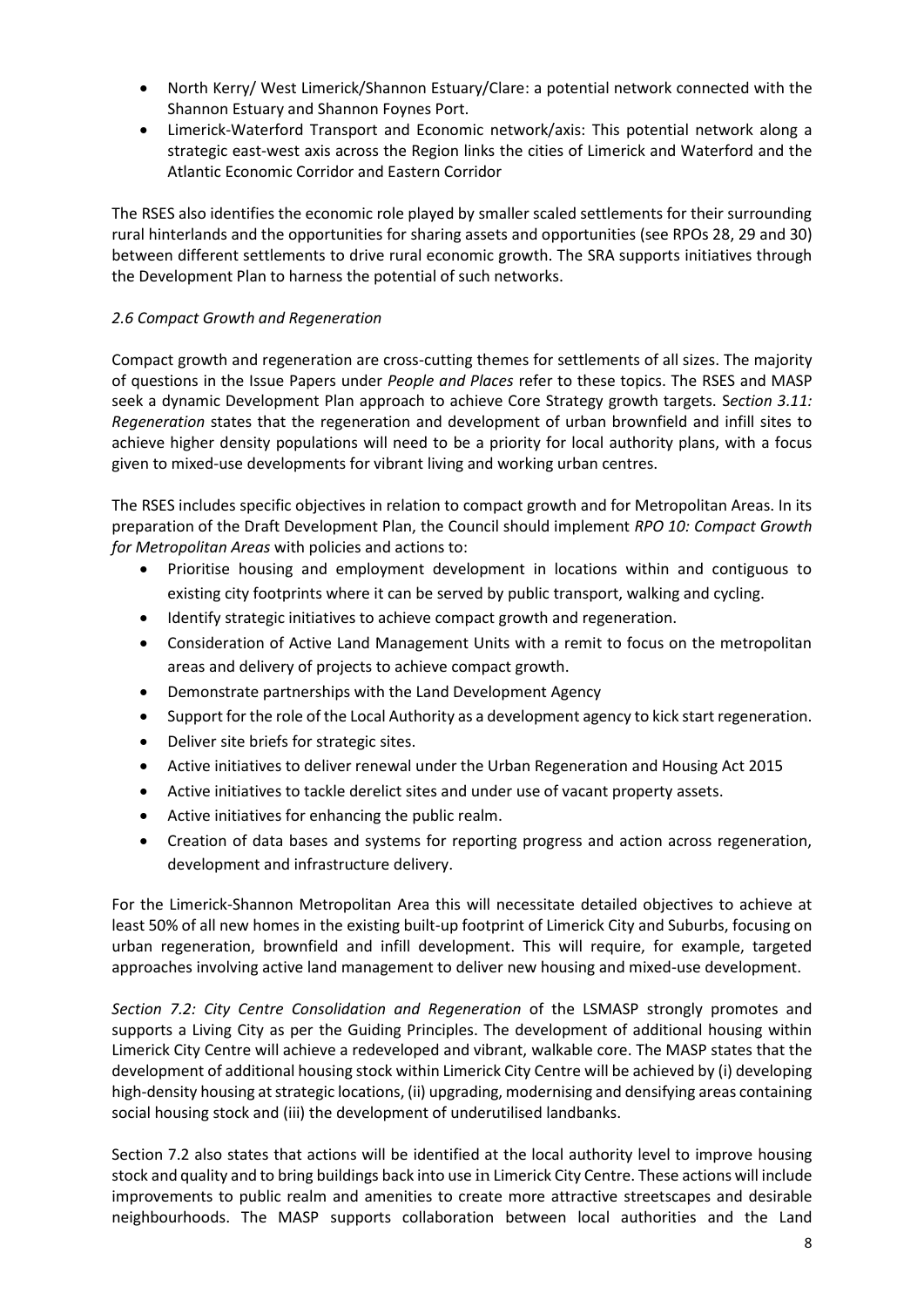Development Agency to masterplan and develop strategic City Centre sites in Limerick City, utilising the appropriate planning mechanisms. Policy Objective 10 also refers.

The central role Limerick City Centre will play in the accelerated growth and transformational development of the Metropolitan Area needs to find strong expression in the new Development Plan. Section 7.2 states that as regeneration issues in Limerick City are similar to Shannon, there are opportunities for both local authorities to work together to overcome challenges. This should be explored further through the Development Plan process.

For Newcastle West and other towns and settlements, RPO 35 (c) states:

*"Development Plans shall set out a transitional minimum requirement to deliver at least 30% of all new homes that are targeted in settlements other than the cities and suburbs, within their existing built up footprints in accordance with NPF National Policy Objective 3c. This will be evidence based on availability and deliverability of lands within the existing built up footprints."*

*RPO 34: Regeneration, Brownfield and Infill Development* states that, in pursuit of the NPF's NPO 3a, 3b and 3c, the Development Plan Core Strategy should be accompanied by specific objectives setting out the achievement of urban infill/ brownfield development. Considerations for brownfield site remediation are provided by RPO 34.

The RSES recognises that infill and brownfield development is complex. In this regard, active land management initiatives are supported through *RPO 37: Active Land Management* while the work of the Land Development Agency is supported in RPO 36. Collaboration is required between Irish Water (IW) and the local authorities to agree phasing, water and wastewater services to accommodate growth in a phased, sustainable manner.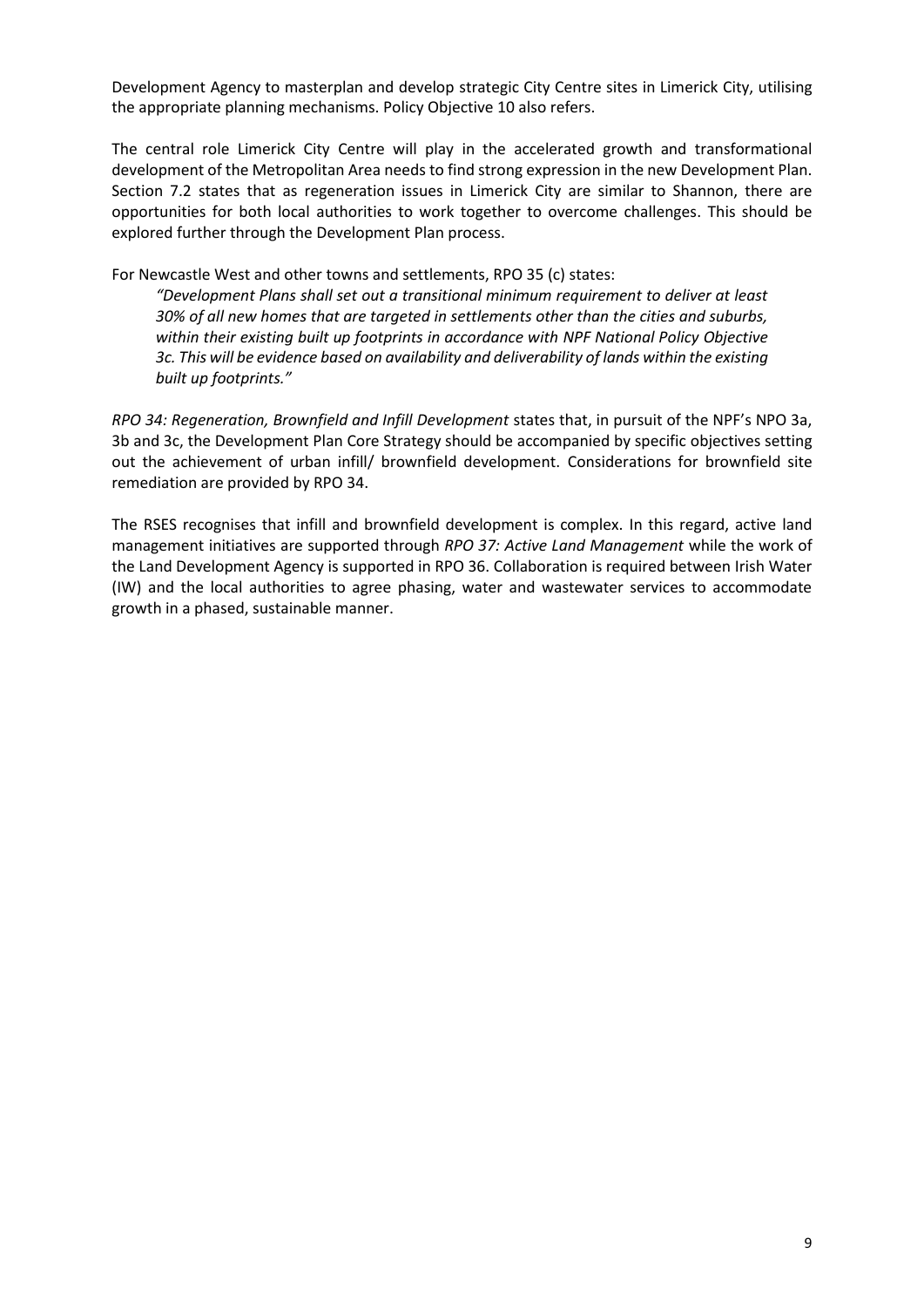## **3.0 Economic Development and Employment**

*Chapter 4: A Strong Economy Innovation and Smart* provides a 'regionalisation' of national economic policy. The RSES states that our Region needs to transform our enterprise base through diversification and innovation for longer term resilience while managing potential vulnerabilities.

The Draft Limerick Development Plan should strive to enable sustainable, competitive, inclusive and resilient growth. This requires the development of a strong and diverse economic base.

## *3.1 Economic Strategy*

Five economic principles are contained in RSES economic strategy and these should be reflected and integrated into the Development Plan:

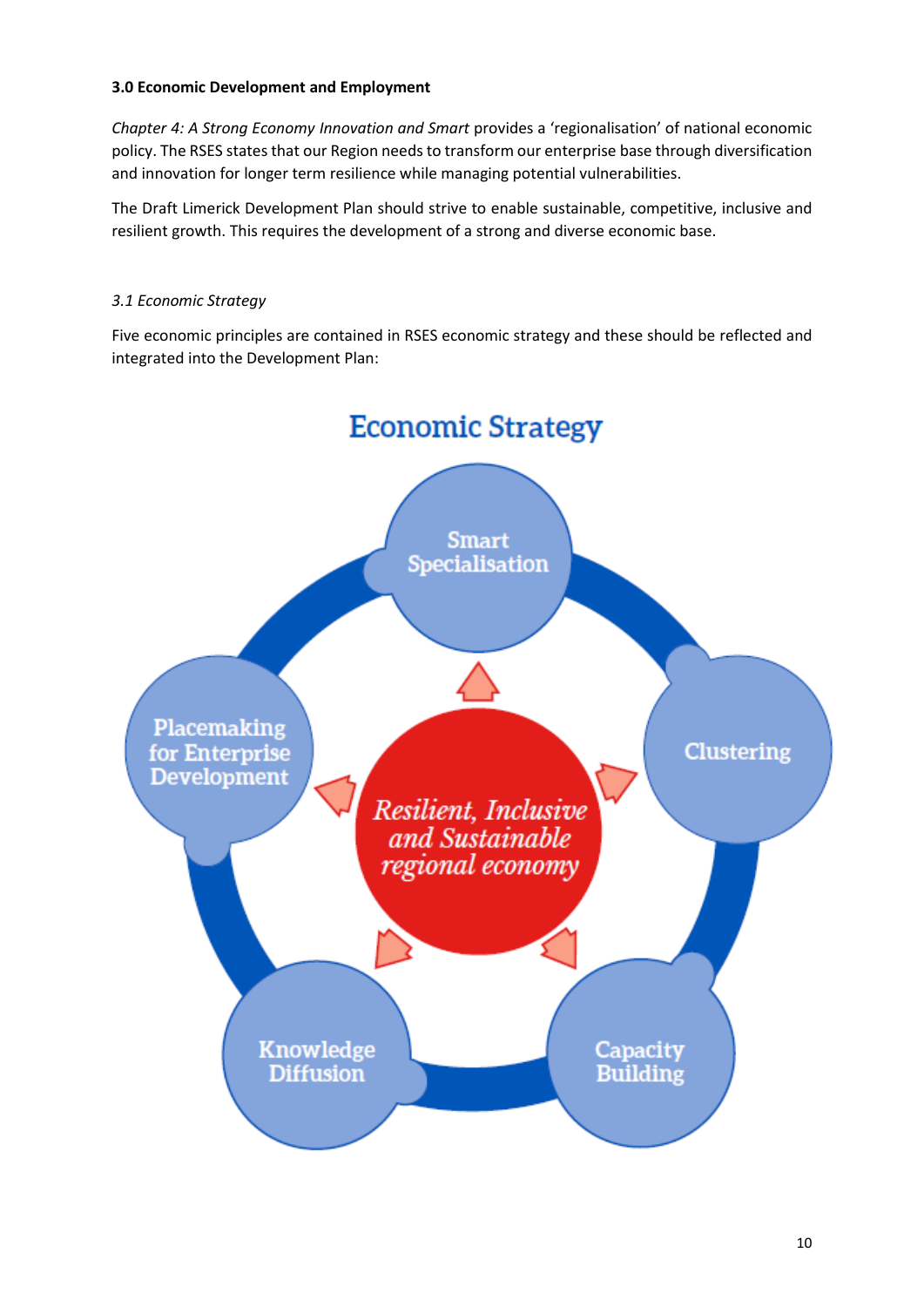- 1. **Placemaking** will be instrumental to ensuring that Limerick City and County retains and attracts sufficient human capital and talent. Limerick 2030 is cited as a good practice example in Section 4.7 of Chapter 4 and provides an excellent platform to promote even more active urban development and land management actions that focus on the development of underutilised, brownfield, vacant and public lands.
- 2. **Capacity Building** is required to bid for and win competitive funds and to ensure successful implementation of the Development Plan. The key message of the RSES is for all local authorities and relevant agencies to ensure they have capacity to identify funding resources for implementation and this should be reflected in the formulation of the Draft Development Plan.
- 3. The full scope of future work and skills required for our economy remains unknown. Creating the culture of learning through **Knowledge Diffusion** and the creation of a Learning Region are essential to securing greater economic resilience. The RSES promotes the establishment of a Learning Region which will build our skill base. Limerick is an UNESCO Learning City and has an excellent platform to excel in this regard. Encouraging collaboration between higher education institutes, the Regional Skills Fora and the Educational and Training Boards presents the potential to develop skills and knowledge in areas most exposed to technological disruption. By supporting community and education providers, Limerick City and County can ensure that knowledge and skills are spread to all citizens to help address skills shortages and lifelong learning challenges
- 4. The RSES states that it is important that an enterprise-friendly ecosystem is facilitated, including skills-matching, collaborations between government, industry, higher education and communities. **Smart Specialisation** will play a central role as it brings together key stakeholders to identify the competitive advantages of an area with the view of developing economic opportunities.
- 5. Fostering modern **Clustering** policies is a strong feature of the Region's economic strategy. An example of a cluster initiative is Limerick for Engineering which is an industry led initiative pioneering collaboration between industry and education and training providers. The Mid-West Skills Forum has been particularly successful in establishing clustering initiatives and this should be reflected in the Draft Development Plan.

The three Regional Assemblies have published the [COVID 19 Regional Economic Analysis](https://www.southernassembly.ie/uploads/general-files/CV19-Regional-Economic-Analysis.pdf) to inform policymakers at a local, regional and national level of the extent of economic exposure and resilience across Ireland. This is consistent with the key principal of building economic resilience as supported in the RSES (*RPO 75: Anticipating Economic Structural Changes*).

This report developed a COVID-19 Exposure Ratio which represents the total number of its commercial units that were operating in the sectors likely to be worst affected by the COVID-19 outbreak, as a proportion of its total commercial stock as of September 2019. The higher this ratio is for an area, the more likely this area is exposed to significant economic disruption.

The report shows County Limerick has a relatively low "COVID-19 Exposure Ratio", with 46.2% of its commercial units operating in the sectors likely to be worst affected. The report indicated an Exposure Ratio of 44.9% for Limerick City and a relatively low Exposure Ratio for Newcastle West of 45.3%. The economic impact of COVID-19 will have far reaching implications and the ability of policymakers to use an evidence-based approach in identifying the exposure, resilience and appropriate responses is critically important.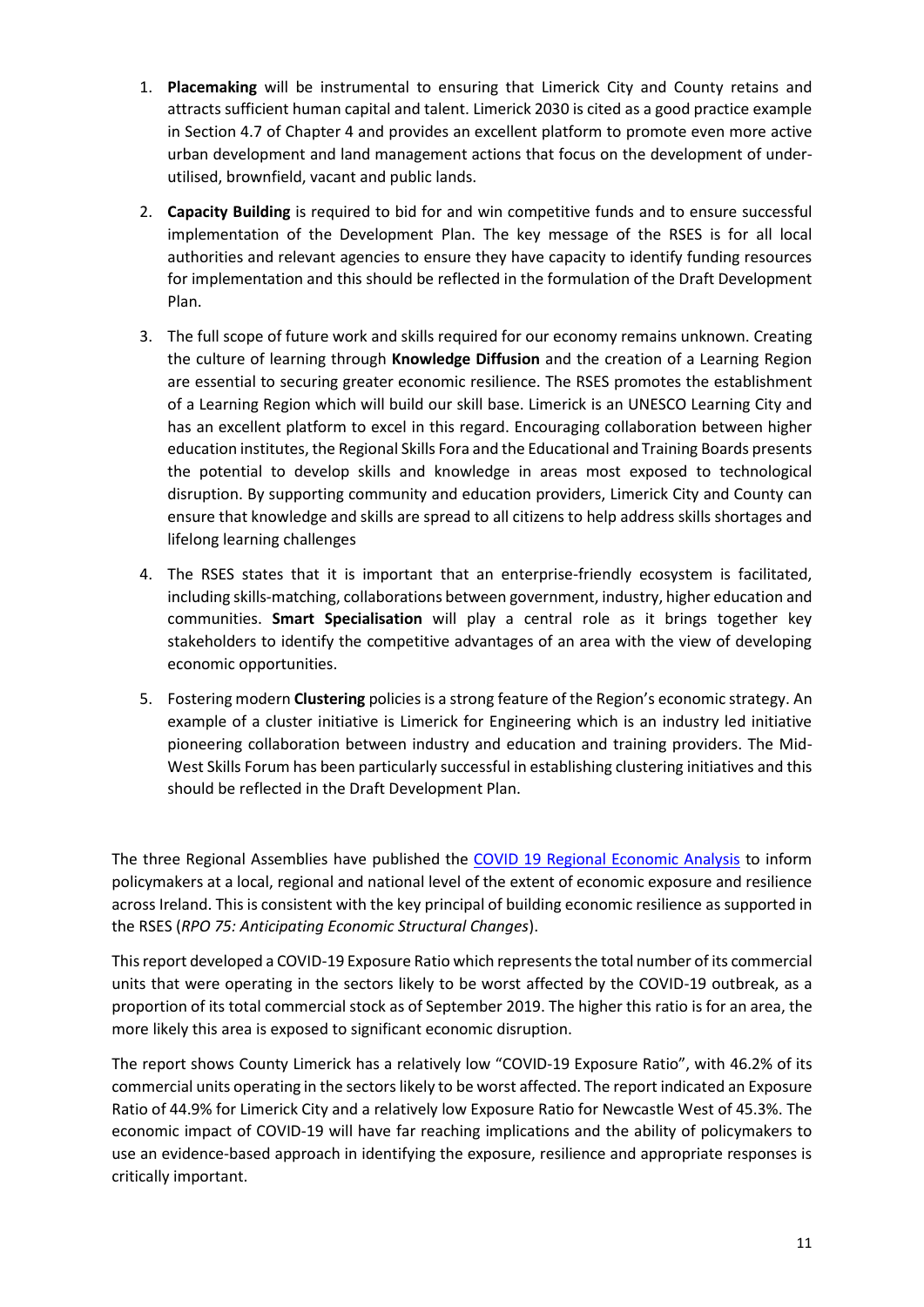### *3.2 Region's Economic Drivers*

The Region's economic drivers reflects the settlement strategy contained in Chapter 3 of the RSES. Research (ESRI 2018) has identified that the development of scale in our cities will have regional and national benefits. The provision of infrastructure, services, housing, and amenities to attract and retain residents is critical to achieve these benefits. Creating a strong City and Metropolitan Area should be the central element to establishing Limerick's economic resilience. Enhanced collaboration between all three Metropolitan Areas will be a key enabler in this regard. Promoting a collaborative intra-regional partnership approach between Limerick-Shannon, Cork, Waterford and Galway should be a key priority in the Development Plan.



## **Region's Economic Drivers**

The Atlantic Economic Corridor offer opportunities for inter-regional collaborative initiatives and an all-island economic perspective. Limerick's central location within this corridor is a significant advantage and presents an opportunity for Limerick to play a lead role in inter-regional collaboration initiatives.

Developing the economic potential of Newcastle West Key Town, towns and villages will provide the economic catalysis for rural areas. *Section 4.5: Rural Development* states that sustainable rural communities are dependent on viable and vibrant towns and villages. Various parts of rural Limerick have different requirements requiring local customised responses, but all require greater economic diversity and innovation to ensure resilience. Section 4.5 and RPOs 43 to 50 set out key policy areas to support rural development including the need for digital and physical infrastructure and polices. Good practice examples are cited which may offer policy solutions and responses in the Draft Development Plan. Cross boundary co-operation within our Region to address similar problems is a key theme of the RSES and this may be explored further through the Development Plan process.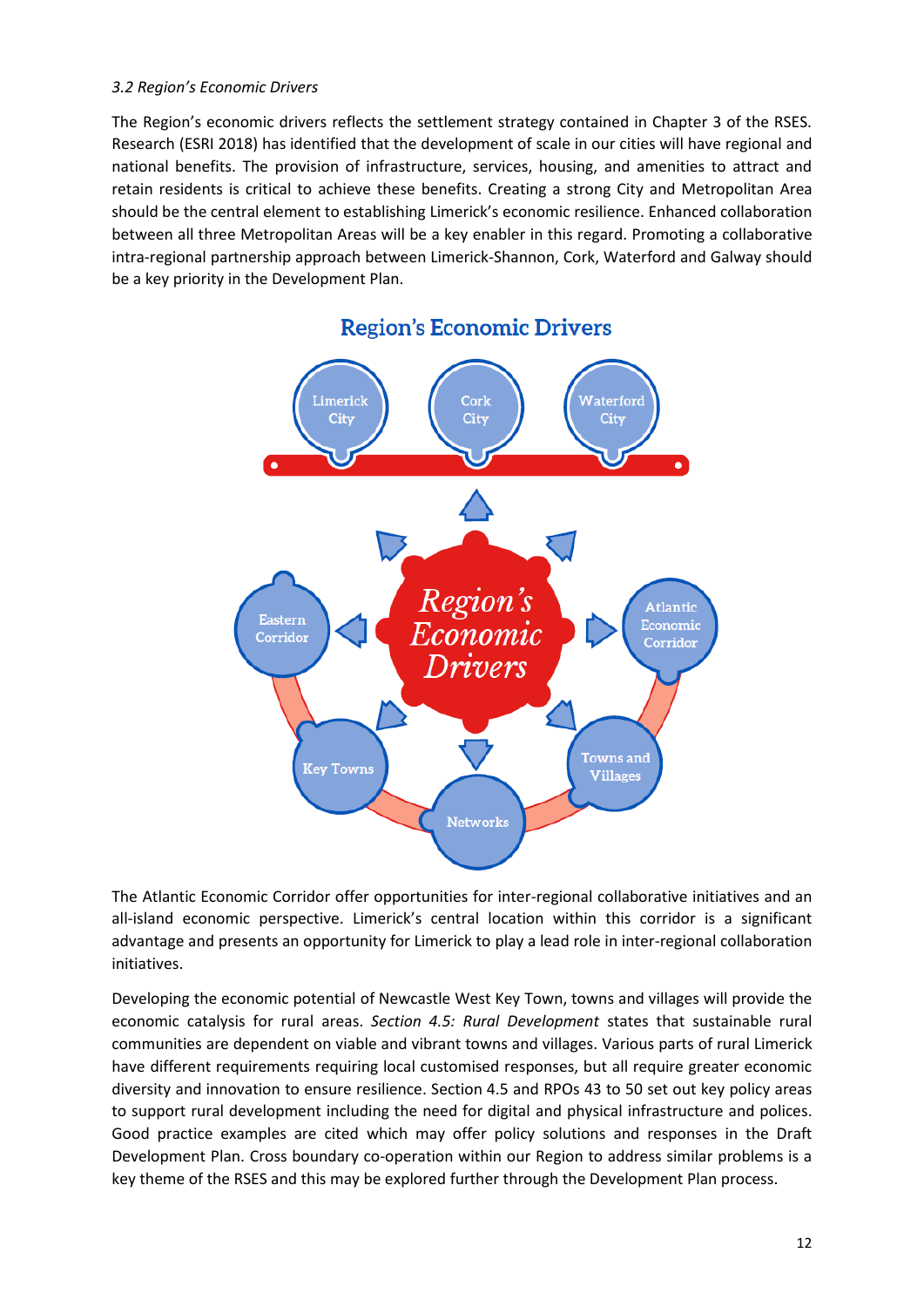## *3.3 Sector Development Opportunities*

Particular industries have place-specific needs, such as proximity to high-energy services infrastructure, water capacity, availability of employees, proximity to public transport, access to international markets through airports and ports, and serviced lands. Section 4.6 of the RSES states that these issues should be considered in Development Plans.

The Marine sector is identified in the RSES as an emerging sector. This is applicable to Limerick given the potential of Shannon Estuary. Thissector will be central to Marine Spatial Planning and revitalising rural and coastal communities. RSES *Section 4.9.2: Growing the Blue Economy* and *Section 6.3.4.2: Our Regions Strategic Port and Harbour Assets* are important supports to Development Plan policy on marine potential.

The Issues Paper identifies the issue of protecting traditional on street retailing with the increase of online shopping. RPO 55 specifically relates to retail and supports the sequential approach to retail development, placemaking to improve vitality and vibrancy of urban centres, and the preparation of retail strategies including Joint Retail Strategies. PO 17 of the Limerick-Shannon MASP states that within one year of the adoption of the RSES/MASP a Joint Retail Strategy shall be commenced for the Limerick Shannon Metropolitan Area in accordance with the Retail Planning Guidelines.

*Section 8.7: Retail* of the Limerick-Shannon MASP states that retailing business model is evolving in a digital direction. Therefore, retail should be at the centre of any digital strategies developed by local authorities. A city or town centre should attract consumers by offering a unique retail experience and to evolve in line with data about shopping preferences and behaviour.

It is important given the rapid evolution of the economy that Limerick has the capacity to adapt to emerging trends. New sectors are constantly emerging and policy approach of the Development Plan should be flexible to allow adaption to emerging sectors. Section 4.6 of the RSES supports enterprise transitions to Industry 4.0 and equipping people with the necessary skills to adjust and adapt to technology changes and disruptions, while creating an enterprise ecosystem that promotes innovation and entrepreneurship in emerging opportunities. This will improve competitiveness and resilience which are in turn underpinned by skills development, innovation capacity, trade and competition, and infrastructure investment.



# Components required to develop resilient and competitive economic growth

The delivery of actions under Mid-West Regional Enterprise Plan and Mid-West Regional Skills Forum are important and should be supported through the Draft Development Plan.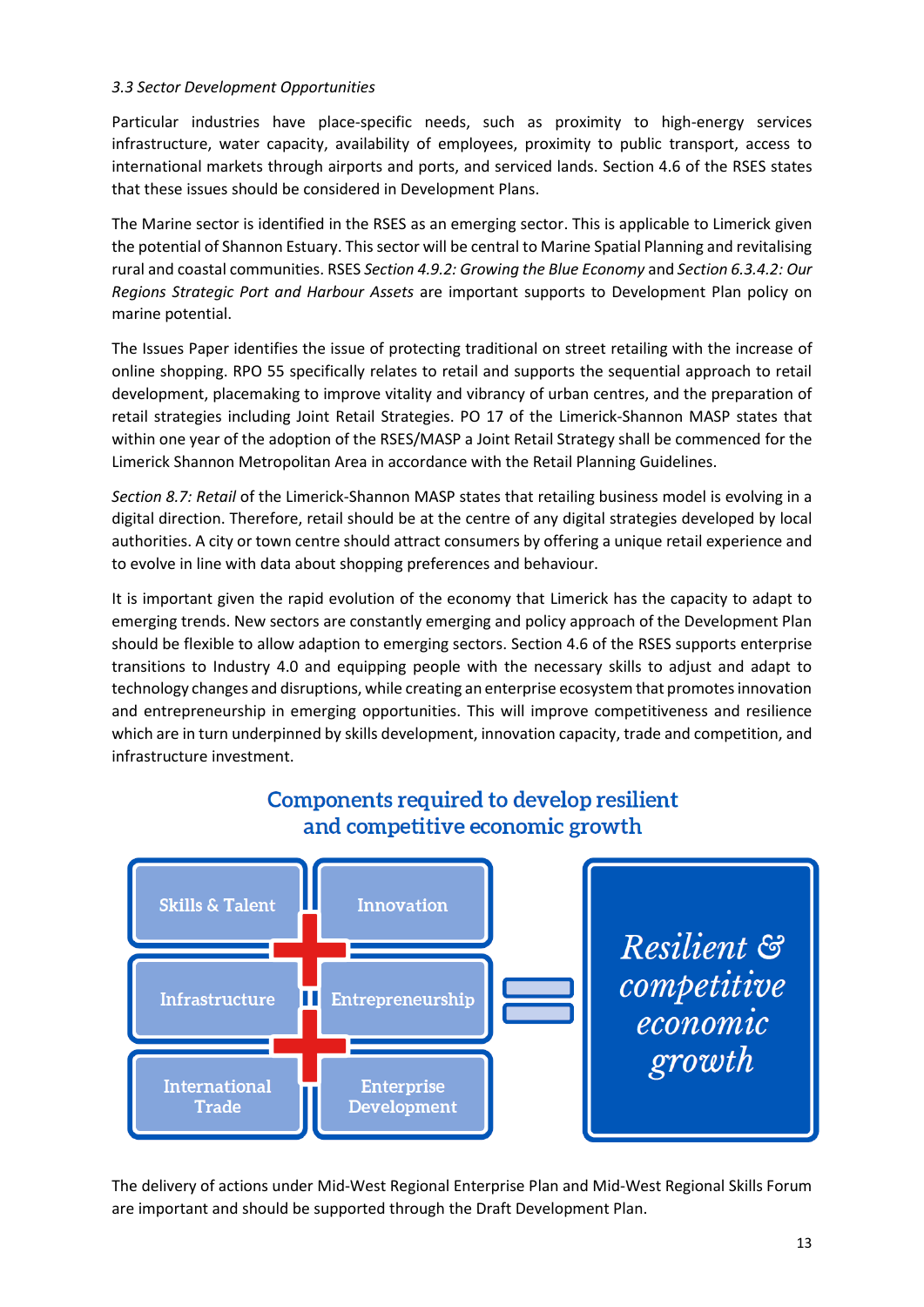### *3.4 Limerick-Shannon Metropolitan Area*

The Limerick-Shannon MASP incorporates the principles of the RSES economic strategy. Limerick City's exemplar record of recovery shows a high level of resilience which bodes well for the future. Key to this success has been the many collaborative initiatives that have emerged and are detailed in *Section 8.0: Employment and Enterprise*. Building on this unique proposition could be the cornerstone of the Draft Development Plans economic strategy, particularly in relation to the Metropolitan Area.

The role Higher Education Institutes play in addressing social disadvantage is recognised in *Section 8.9*. In addition, Section 8.10 identifies that enhancement of linkages between enterprise and higher education and research is critical. There are several collaborative education-industry initiatives already underway, which focus on increasing the quality and quantity of the talent stream. This provides an opportunity for the Draft Development Plan to communicate the Limerick-Shannon Metropolitan Areas selling point as a hub of internationally recognised learning excellence.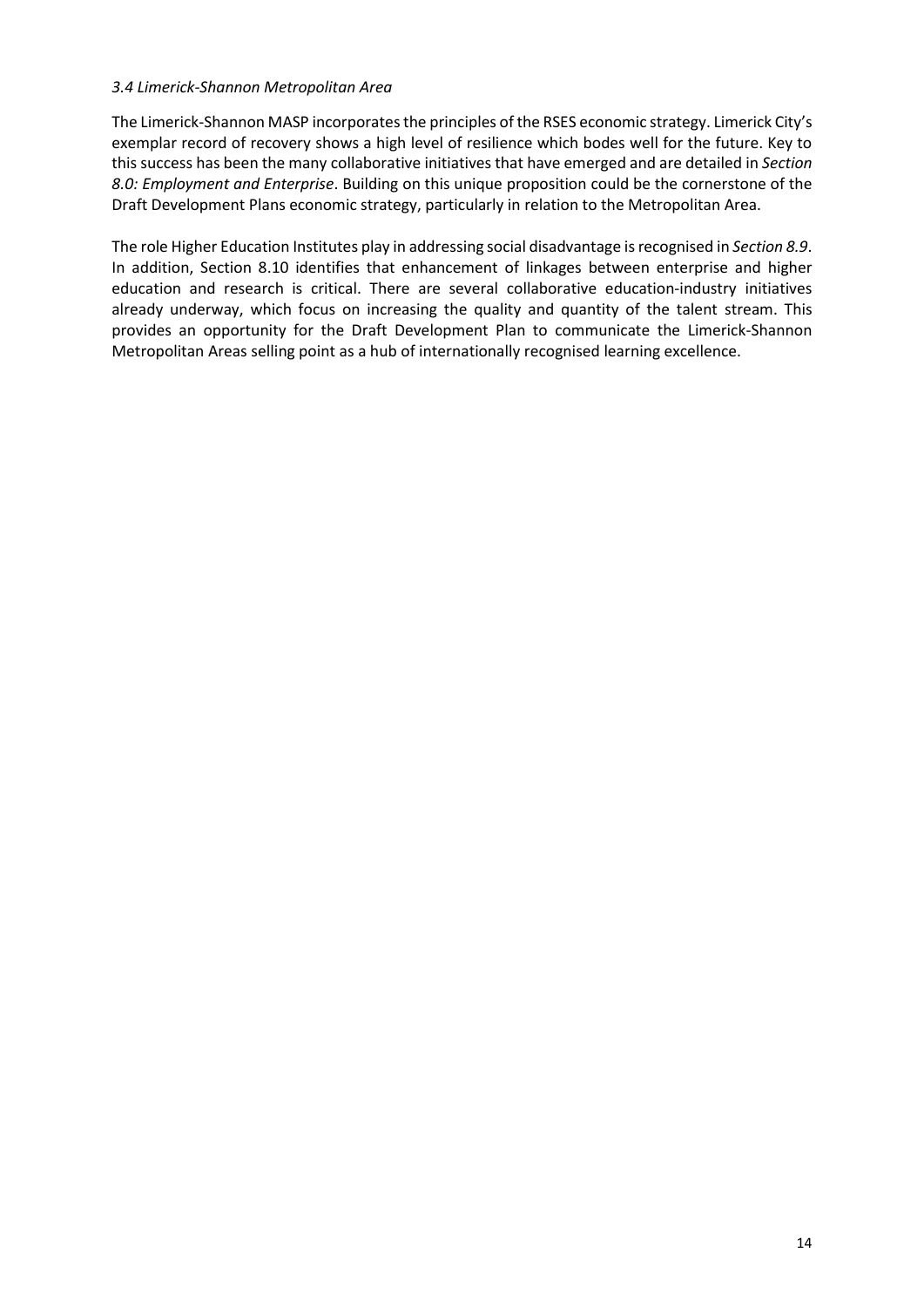## **4.0 Connectivity**

## *4.1 Transport and Mobility*

The Issues Paper states that current transport trends are unsustainable and in order to meet future travel demand, change is needed. Urgent actions are required to improve modal change to sustainable mobility, especially when commuting trips nationally are expected to rise by 35% over current levels by 2040<sup>1</sup>. The RSES addresses this challenge by placing a significant emphasis on a switch to sustainable mobility by requiring:

- Lower tiered plans and other transport strategies to enact land use and transport planning integration.
- The distribution of future population and employment growth must be aligned with transport infrastructure.
- Targets for modal change at a local level must be set.
- Actions, assisted through National Development Plan (NDP) investment, must target sustainable transport infrastructure as a priority.
- Increased priorities must be set for increased permeability in settlements for active travel, integrated multi modal travel chains, bus, rail, walking and cycling networks and inclusion of innovations in e-mobility.

The preparation of transport and mobility policies in the new Development Plan is a major challenge. There are four broad areas to consider a policy approach:

- (1) Sustainable mobility and public transport improvements for a City with a projected population growth of 50% to 60% to 2040.
- (2) Improved regional accessibility by road and rail.
- (3) Improvements to local public transport services and sustainable transport modes for the Key Town of Newcastle West and for the wider county with improved connectivity from towns, villages and rural areas as alternatives to use of the private car.
- (4) Policies to support the sustainable movement of freight through the County and to and from the Shannon Foynes Port and Shannon International Airport.

*Section 6.0: Integrated Land Use and Transport* of the LSMASP states the principles underpinning the MASP include the effective integration of transport planning with spatial planning policies, from regional to local level and the alignment of associated transport and infrastructure investment. The Limerick-Shannon Metropolitan Area Transport Strategy (LSMATS) will be instrumental in the regeneration and transformation of Limerick City and the wider Metropolitan Area. A key priority of the MASP is the development of strategic residential areas to support sustainable transport and the provision of the Limerick Northern Distributor Route (LNDR).

PO 6 (b) of the LSMASP states that the Development Plan will identify public transport corridors and nodal points on corridors in the Metropolitan Area arising from the LSMATS which have potential to support high density development/regeneration. In addition, the Development Plan shall identify the appropriate land use zonings for these nodal points and demonstrate the effective alignment between land use and transport infrastructure planning and delivery of the NPF Compact Growth targets as they apply to the Limerick-Shannon Metropolitan Area. PO 6 (d) states that it is an objective to seek sustainable higher densities where practicable at public transport nodal points.

Successful integration of employment, housing and services with improved transport infrastructure is a priority issue for the wider County. *RPO 151: Integration of Landuse and Transport* and *RPO 152: Local Planning Objectives* set out important principles to guide land use development in settlements to enable behavioural change and support active travel and viable public transport services with the right development in the right locations.

<sup>1</sup> DTTS Sustainable Mobility Policy Review 2020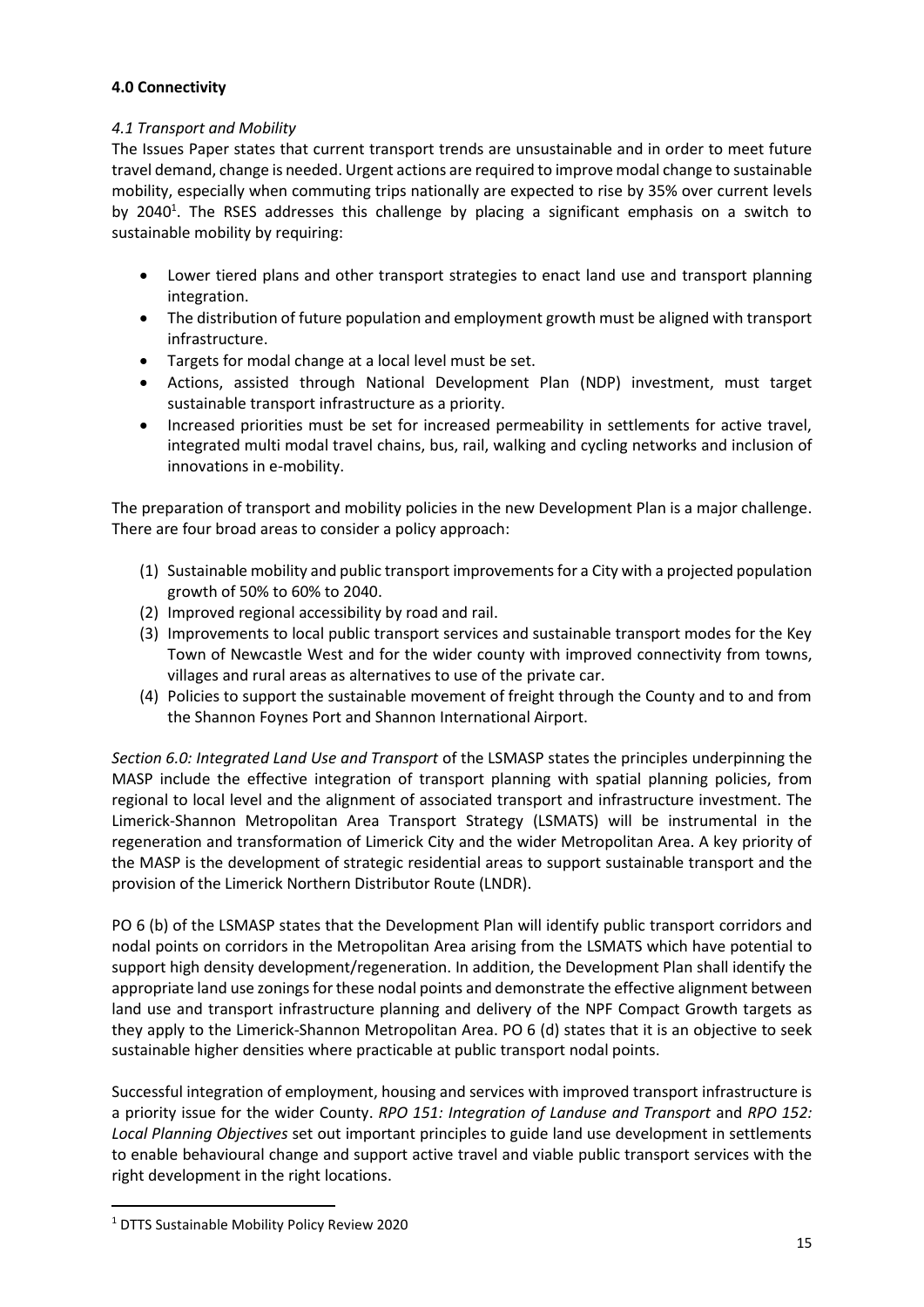The RSES supports the role of Local Transport Plans (LTPs) to be prepared for Key Towns and other settlements (RPO 157) by local authorities based on Area Based Transport Assessment guidance from the NTA and TII. LTPs are important new land use and transport planning tools. Their preparation and implementation by transport agencies and local authorities is a new requirement in planning, sought by RSES objectives. Kilkenny City for example are currently preparing a LTP. These initiatives are an important step in improving sustainable mobility and they will assist actions at a local level to achieve sustainable 10 minute cities and towns.

There is a strong emphasis on linking placemaking policy to connectivity in the RSES. For example, the RSES supports 10 Minute Cities and Town neighbourhoods (*RPO 176: 10 Minute City and Town Concepts*) as a concept whereby a range of community facilities and services are accessible in short walking and cycling timeframes from homes or are accessible by high quality public transport services by connecting people to larger scaled settlements delivering these services. Communities will need sufficient densities to realise the potential of a 10 Minute Town and its benefits for placemaking. The Draft Development Plan should include measures to support opportunities for sustainable 10 Minute Cities and Town neighbourhoods and to develop good practice in the concept.

The SRA are a partner in the EU Interreg Europe MATCH-UP project which aims to aims to achieve significant improvements of modal interchange to foster low-carbon urban mobility. An outcome from the project is to set a framework of good practice to implement 10 Minute City and Town concepts successfully in the Region. This report along with supporting information is available on the [SRA](https://www.southernassembly.ie/regional-planning/rses-implementation/10-minute-towns)  [website.](https://www.southernassembly.ie/regional-planning/rses-implementation/10-minute-towns)

RSES support for intra-regional rural connectivity and improvements to transport networks along the Region's national tourism corridors in Chapter 6 are important for Development Plan policy for strengthened rural connectivity. Road based transport is often the only viable mode for rural and peripheral locations. The strategic road improvement schemes identified under the NDP are supported in the RSES (RPOs 167 and 168). The Draft Development Plan should ensure investment in road infrastructure is also framed in economic, social, environmental and sustainable transport terms (the opportunity to strengthen rural public transport and bus networks).

The delivery of cycle routes and greenway and blueway corridor projects are cited in the RSES for regional support but of equal importance from a regional perspective are smaller, cost effective measures to enhance walking and cycling permeability within and between our settlements. RPO 174 especially is a strong support for local authority policy and actions to improve walking and cycling facilities within and between settlements.

The need for regional port and airport strategies has been identified to harness the combined potential and capacity. Efficient, safe and seamless transport chains between our cities, ports and airports for the movement of goods and passengers is recognised. Projects under the NDP that develop the EU TEN-T multi-modal network in our Region are supported under RSES objectives. The need for a Regional Freight Strategy is identified in the RSES. This will improve the efficient movement of freight under different modes (optimising rail especially) between our cities, ports and airports and across the three regions. This initiative will assist in strengthening regional economic cohesion and will emphasis climate actions.

Investment and steady state maintenance in our existing road networks is still important. The RSES supports the role of our road networks as economic corridors for the movement of goods, as public transport corridors and as "life-lines" to rural and peripheral locations. Investment in road networks is supported in the context of an increased priority for low carbon transportation, public transport networks and increasingly for use by e-mobility modes (such as autonomous and electric vehicles).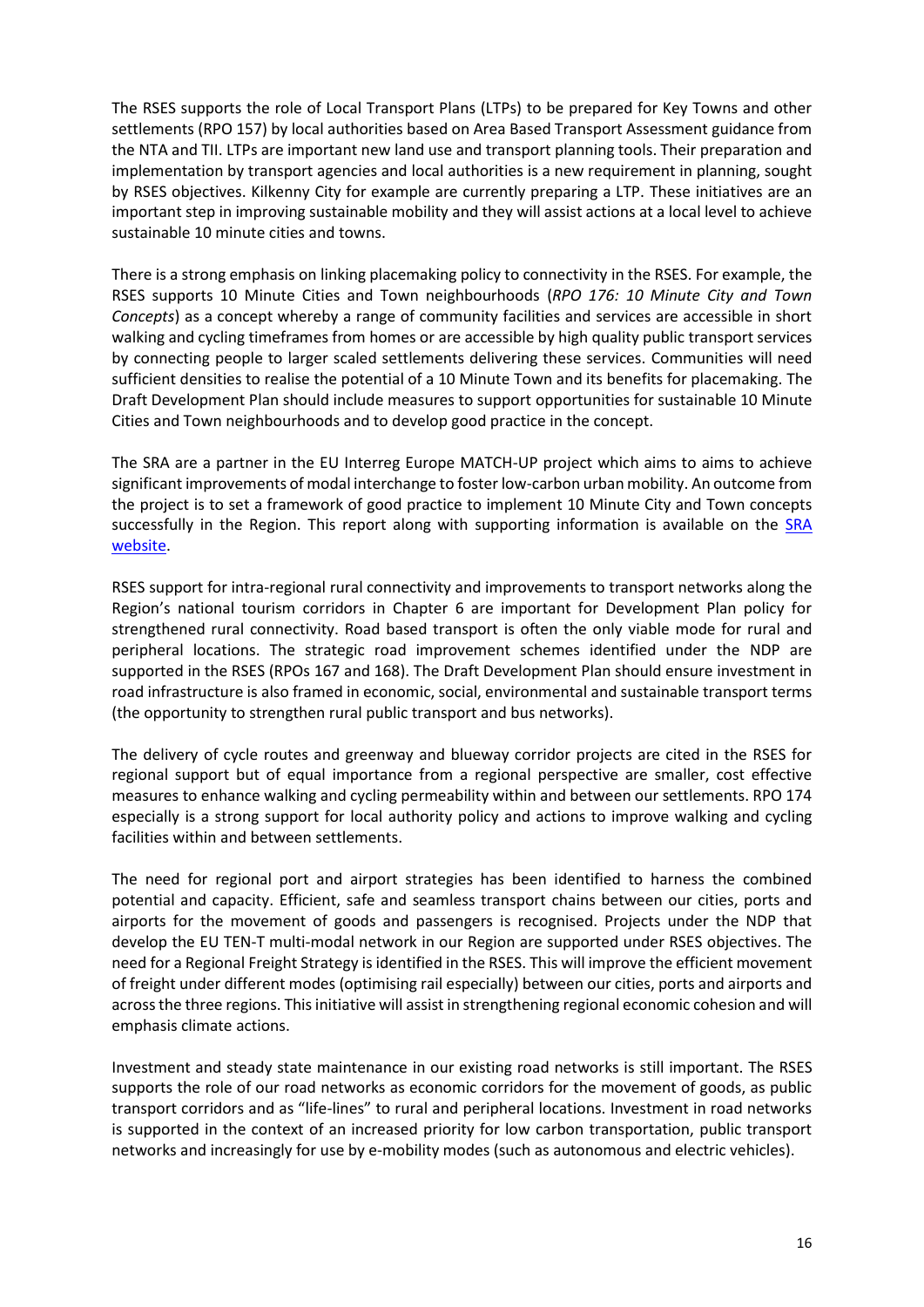### *4.2 Digital Connectivity*

Digital infrastructure and smart technologies are critical enablers for economic and social revitalisation. The RSES supports is a Smart Region to build on existing Smart City initiatives, embedding digital technology across many functions to improve our quality of life.

Limerick's Digital Strategy will greatly assist the vision to establish a Smart Region. OP 12 (b) of the LSMASP seeks investment in the initiatives of local authority Digital Strategies and investment in initiatives to deliver a greener, more innovative and smarter city and Metropolitan Area. OP 12 (d) states that

*"it is an objective to support the Limerick Digital District and to accelerate Limerick's transition to becoming Ireland's first digital city."*

Limerick clearly has an excellent track record in digital connectivity initiatives and its ambition to become Ireland's first digital city is commended. This unique proposition and strength should be highlighted in the Draft Development Plan while framing it in the context of relevant RSES and LSMASP policy objectives.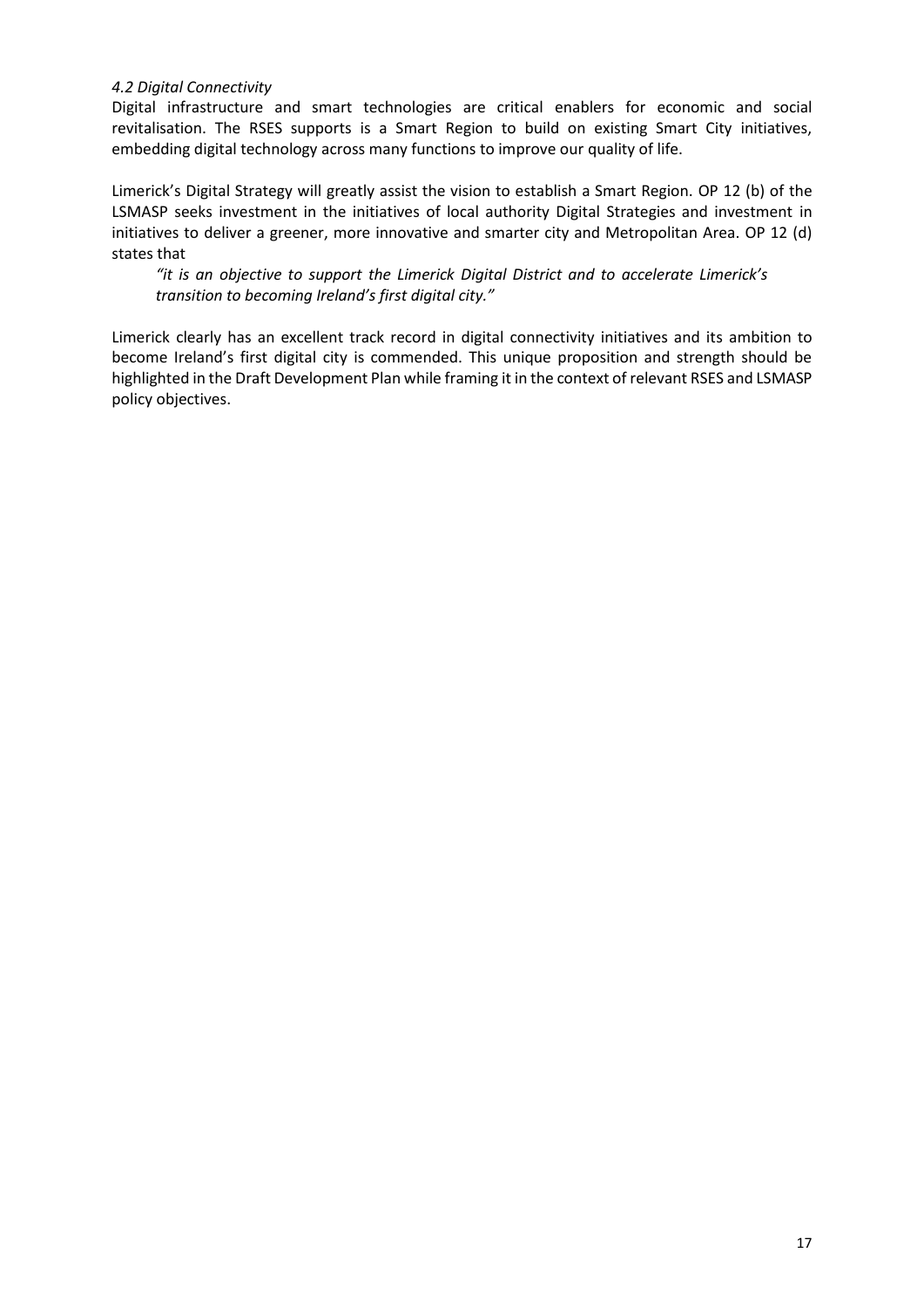### **5.0 Infrastructure**

The RSES requires phased growth targets in tandem with infrastructure services under local authority Development Plans. It requires actions by key stakeholders to ensure water and wastewater infrastructure is coordinated and delivered in a timely manner to facilitate growth targets, with a specific focus on locations with the highest concentration of planned compact growth.

To achieve this, RSES objectives require a Core Strategy approach for phased infrastructure-led development in Development Plans and for Irish Water (IW) to align their Investment Plans with the settlement strategy and objectives of the RSES. To address capacity, RSES also requires Irish Water Investment Plans to address drinking water supply (under an IW National Water Resources Plan), the delivery of Strategic Water Supply projects and Strategic Drainage Area Plans. Such measures also address the EU Urban Wastewater Treatment Directive to eliminate pollution, protect and improve the quality of our water resources and environment.

To address regeneration of rural towns and villages, an important requirement of the RSES is coordination between local authorities, IW and other stakeholders to address Rural Wastewater Treatment Programmes and Servicing Rural Village initiatives.

Furthermore, local authorities are required to incorporate Blue Green Infrastructure (BGI) and Nature-Based Solutions (NBS) which offer opportunities to create additional infrastructure capacity as well as delivering multiple co-benefits to our society and environment.

In setting out the Development Plan Core Strategy to 2028, adherence to NPO 72 (a) to 72 (c) will be required to differentiate between zoned land that is serviced and zoned land that is serviceable within the life of the plan. When considering zoning lands that require investment in service infrastructure, planning authorities are required to include the reasonable cost estimates of delivering required services at both the draft and final plan stages.

The RSES identifies that a safe, secure and reliable supply of energy is critical to a well-functioning Region. With projected increases in population and economic growth, the demand for energy will increase. Energy utility agencies demonstrate that our Region is currently generating more energy than demand. Transition to new renewable energy technologies and positioning the Southern Region as a Carbon Neutral Energy Region is strongly supported. In this regard, the Draft Development Plan should align with this position and elaborate on its policy approach, particularly in relation to climate action.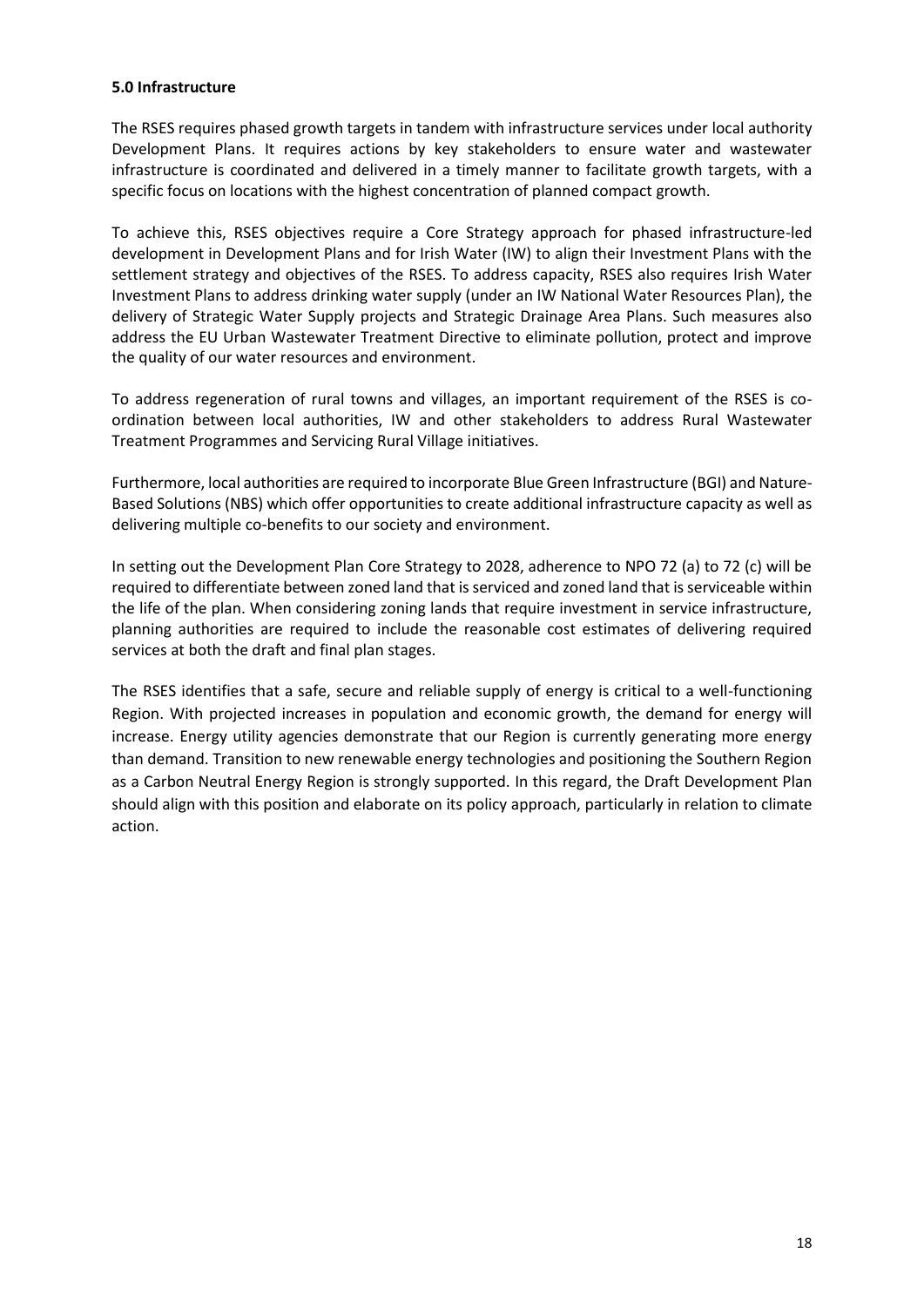### **6.0 Landscape, Heritage & Green Infrastructure**

*Chapter 5: Environment* of the RSES integrates sustainable economic and social development with the protection and enhancement of the natural environment. The vision is of social progress and prosperity that will be advanced by sustainable policies and objectives for developing a quality human environment and living conditions consistent with respect for the natural environment.

The RSES recognises that our economy and society are wholly dependent on the resources and services provided by the natural environment. A high-quality environment enhances our well-being and quality of life. It also offers a strategic competitive advantage in attracting enterprise and encouraging economic activity in the Region.

The RSES recognises that a policy approach based solely on environmental protection and conservation will not suffice and emphasizes that the factors of environmental progress are assembled around local economic and social motivation. The RSES promotes the recognition of 'services' provided by the natural environment in Section 5.2, where the term 'ecosystem services' is applied to the benefits derived from our ecosystem. The integration of ecosystem services into the preparation of the Draft Development Plan as per RPO 110 will be an important tool in this regard.

An advanced approach is payments for ecosystem services and examples of the Burren Programmes, river restoration projects and Upstream Thinking (UK) are provided in Chapter 5. These approaches have assisted in diversifying the rural economy and creating greater economic and environmental resilience, all of which are important themes in the RSES. There are a growing number of examples of these initiatives in our Region, particularly agri-environmental schemes and projects funded under the European Partnerships Initiative (EIP). An ecosystem services approach can ascertain what services and benefits are likely to accrue from an action or project. This can assist decision-making. Societal issues can also be tackled in such an approach e.g. the agri-environmental schemes provide a significant source of alternative income for a rural economy. This would possibly be an aspect to investigate through the Development Plan process and a policy response may emerge

The SRA welcome the emphasis on Blue Green Infrastructure (BGI) in the Issues Paper and recommends including references to Nature-Based Solutions (NBS) in the Draft Development Plan. Benefits are wide ranging and include (inter alia) food production, enhanced property values, health, climate change mitigation and adaptation, more effective management of urban flood risk, improved access, additional and more useable public open space, and improved biodiversity. It therefore affects the quality of life for everyone. It helps to define a sense of place and the character of our communities; provides important spaces for recreation with associated health and wellbeing benefits and strengthens the resilience of our natural environment to change. Protecting these assets and enhancing the benefits that they provide is integral to the future.

The RSES promotes the guidance document, *Planning for Watercourses in the Urban Environment* published by Inland Fisheries Ireland which provides an integrated watercourse protection strategy. RSES also states that spatial planning can play a significant role in ensuring that the design of developments prevent and reduce diffuse pollution, including the use of Sustainable Drainage Systems (SuDS). Development Plan policies that support these good practices are strongly encouraged.

The SRA will welcome continued engagement with the Local Authority throughout the pre-draft stage to support these concepts and through RSES implementation and learnings from the EU Interreg Europe Blue Green City project. The SRA are a partner on this project and through it, the SRA will seek to disseminate good practices and knowledge to improve GBI and NBS policy and improve their integration into projects throughout the Region.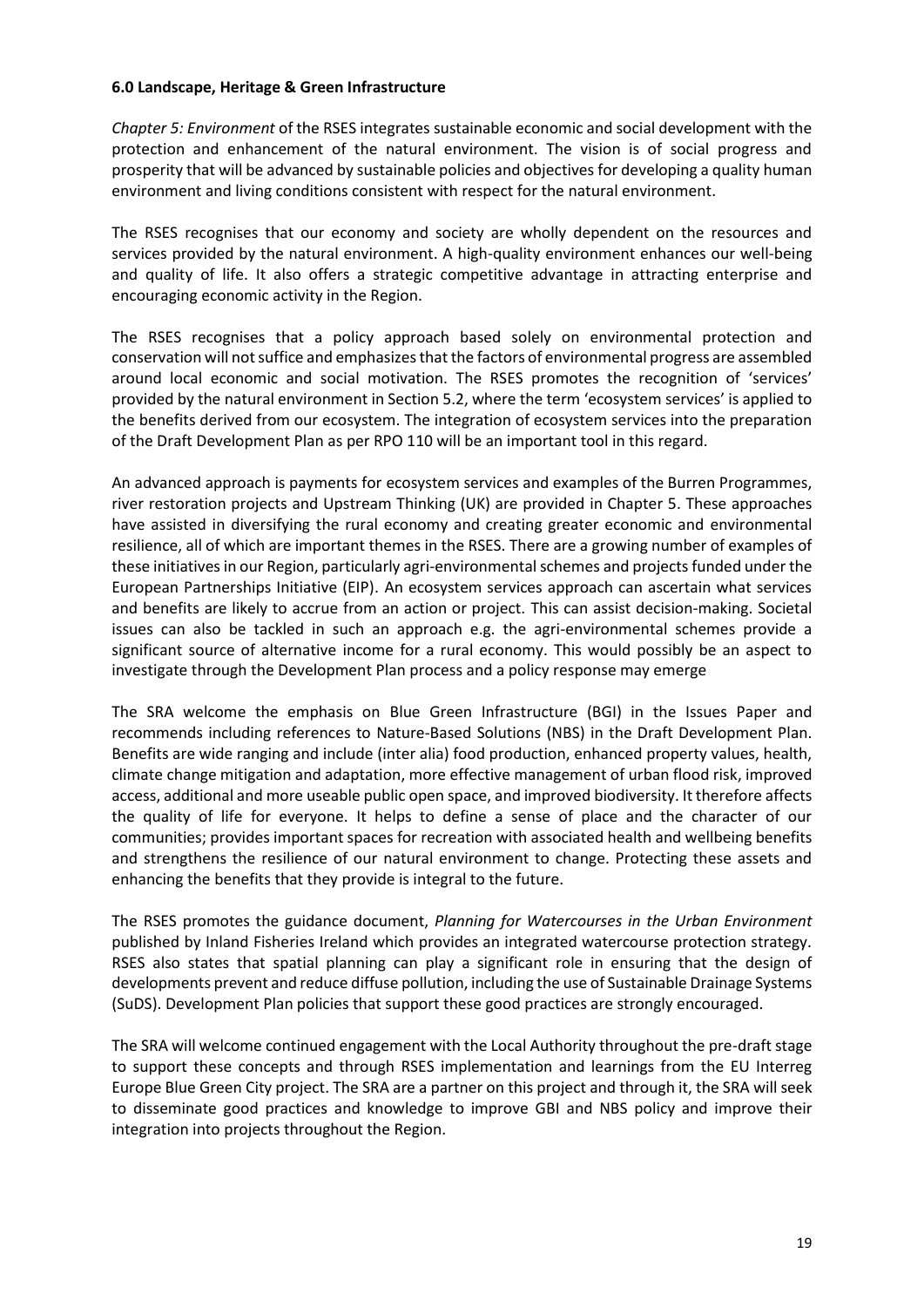### **7.0 Social Community and Recreation**

Improving quality of life to build and safeguard inclusive communities and places is central to the ambition of the RSES and is detailed in *Chapter 7: Quality of Life*. This will require significant investment in people and in buildings and facilities as well as improvements in the performance and responsiveness of our institutions and processes.

*Section 7.1.1: Inclusive Communities and Places* emphasizes that the role of public intervention is to provide supportive policies that strengthens the fabric of communities, fosters pride of place and facilitates parity of opportunities, towards achieving sustainable and societally enriching goals. In this regard, local authorities are core agents in placemaking and this requires policy support and context in the Draft Development Plan.

The challenge for the new Development Plan will be to address the community and social infrastructure needs and wider requirements for education and healthcare to cater for an expanding and changing population profile. Reference should be made to RSES RPO 177 in *Section 7.1.2: Healthy Communities*, RPO 170 in *Section 7.1.3: Diverse and Inclusive Region,* RPO 182 in *Section 7.1.4: Age-Friendly Communities*, in particular. In the Limerick-Shannon MASP, *Section 10: Social Inclusion and Infrastructure* and MASP Policy Objectives 22 and 23 support working for social inclusion, diversity and enhancing health infrastructure.

*Section 7.1.6: Learning Region* states that learning plays a significant role in promoting social inclusion and a healthy, sustainable society. The RSES places a strong emphasis on education, skills development and lifelong learning in sections 7.1.6 to 7.1.9, with a key enabler being the establishment of an inclusive Learning Region for urban and rural centres across our Region. Building and expanding on Limerick's work as a UNESCO Learning City can develop pillars of inclusive and sustainable development that will benefit all. Promoting this culture of learning will assist in the continued success of all education and learning provisions and enhance the skills and employment opportunities for our Region's population. In preparing policy responses in the Draft Development Plan, reference should be made to *RPOs 186: Lifelong Learning*, *RPO 190: Lifelong Learning and Healthy Cities*, LSMASP PO 18, LSMASP Sections 8.9 and 10.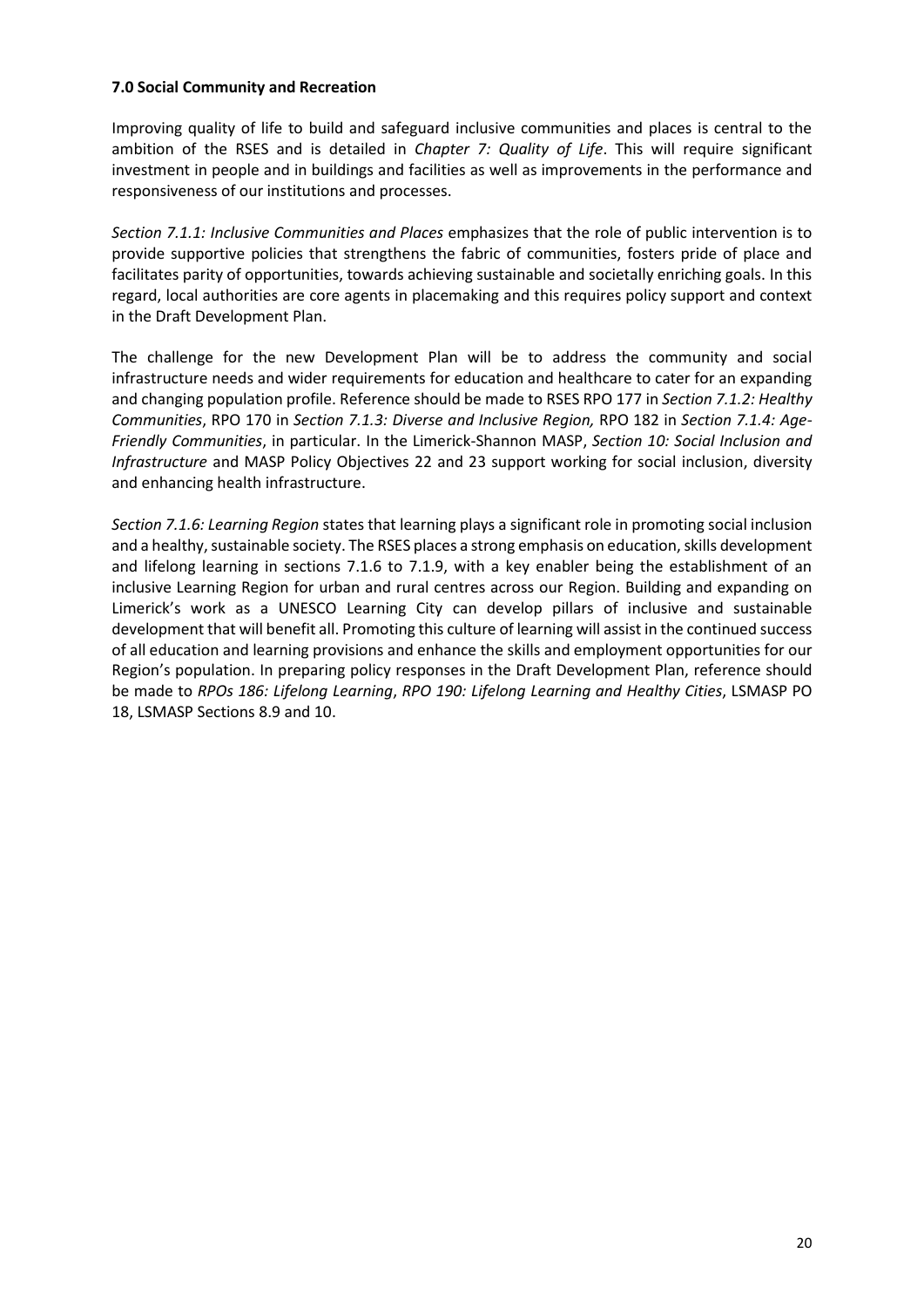### **8.0 Climate Change and Flood Relief**

The Issues Paper identifies that the challenges of climate change and the transition to a low carbon society is a key component of national and regional policies and is a significant cross-cutting theme to be included throughout much of the policy and objectives in the Limerick Development Plan. This is welcomed and should be reinforced in the Draft Development Plan through the adoption of robust policies to address this issue.

Climate Change is the universal challenge which will impact on our future environment, economy and the way our communities' function. Climate Action will impact many of the policies and objectives in the Draft Development Plan and as such will inform objectives in relation to flood risk management and surface water drainage, settlement strategy, transport, waste management, water services, energy, natural heritage, green and blue infrastructure, inter alia. This cross-cutting approach should be reflected in the Draft Development Plan. The need for appropriate adaptation or climate proofing measures will be necessary to ensure a comprehensive response to the challenge of Climate Change.

The RSES reinforces the National Planning Frameworks (NPF) aim to achieve transition to a competitive low carbon, climate-resilient and environmentally sustainable economy by 2031 through a strong and innovative commitment to change. This transition will require a wide range of policy responses across industry and public sectors in combination with a community response to change the way we use energy at home, in our work and how we travel. The RSES prioritises action on climate change across all economic sectors and is committed to implementing national Climate policy enacted under the [Climate Action and Low Carbon Development Act 2015 \(](http://www.irishstatutebook.ie/eli/2015/act/46/enacted/en/html)Climate Act).

The National Adaptation Framework and the Climate Action Plan 2019 are key instruments of the Climate Act developed to advance national adaptation and mitigation measures to pursue and achieve objectives for the transition to a low carbon and climate resilient economy. Future amendments to this Act will help support and strengthen climate policy to not only deliver on the transformative measures required across the sectors but also to respond to potential and required adjustments to international and EU climate ambition.

National Climate Policy is demanding of all sectors to deliver transformative and innovative climate responses to:

- a) build resilience to now inevitable effects of climate change (adaptation) and reduce the vulnerability of the State to the negative impacts of climate change.
- b) support the radical reduction of emissions and demand for energy and to deliver a scale up in emission performance across all sectors, to help support the obligations of the State to meet prescribed targets and transition objectives over the coming decade to 2030, setting a trajectory to net zero emissions by 2050.

In addition to the provisions of the RSES on climate action, appropriate account should be taken of National Climate Policy (existing and future) to ensure appropriate local level policy/objectives enable the achievement of sectoral targets that will work towards the broader national transition objectives.

Climate action is a cross-cutting consideration with an extensive scope beyond specific climate action measures. This includes support for compact growth and regeneration, support for renewable energy sectors, transition of traditional sectors - especially in energy, agriculture and manufacturing retrofitting our buildings, support for sustainable mobility, measures supporting carbon sequestration, support for the circular economy, biodiversity enhancement and ecosystems services approaches, support for Blue Green Infrastructure, Nature-Based Solutions and flood risk management. A focus on enabling communities to engage in positive climate action should also be promoted.

The RSES recognises the need to climate proof our settlements, our built assets and our strategic infrastructure from the impacts of climate change, including severe weather events - such as flooding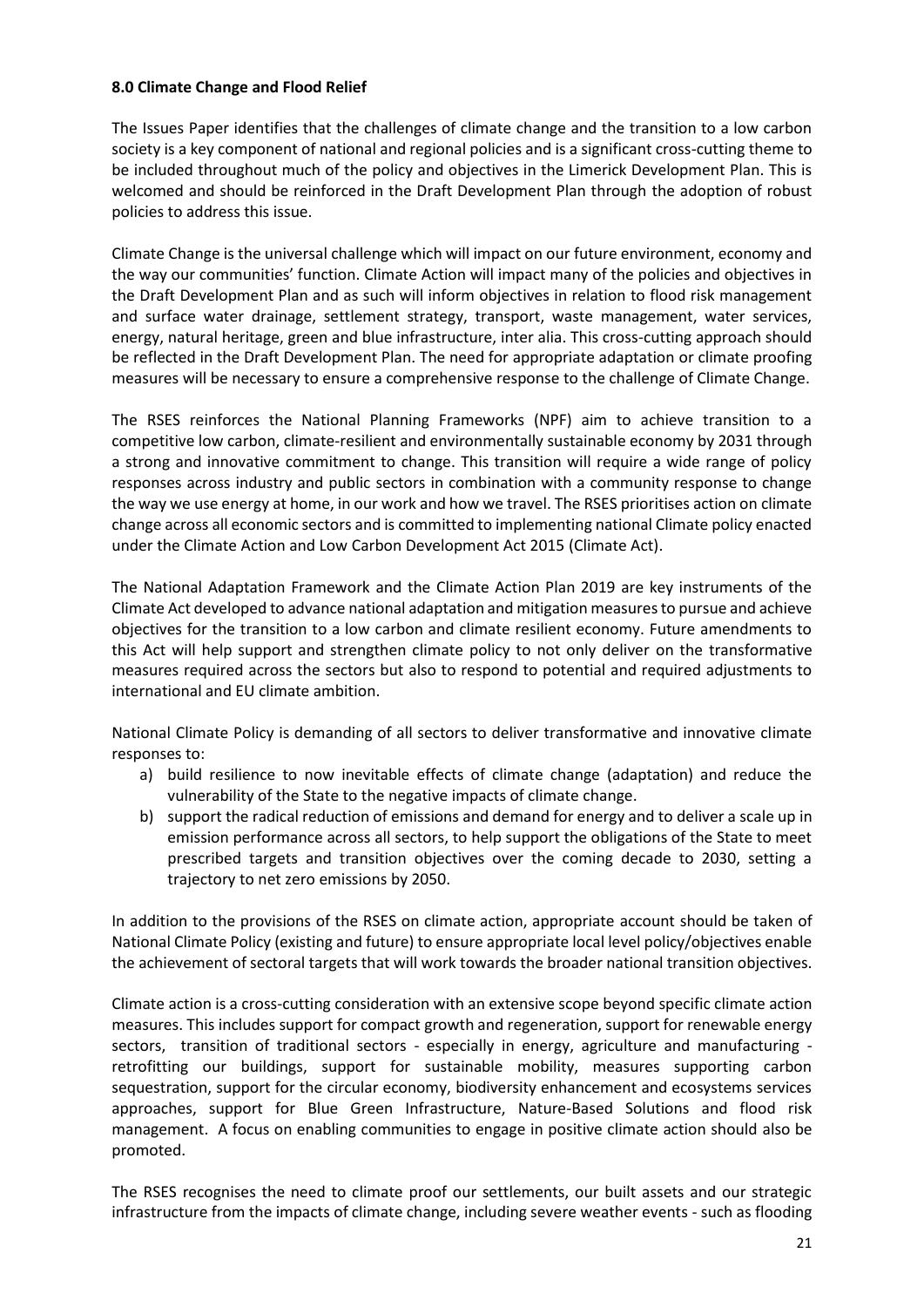and coastal erosion - that continue to cause significant disruption to our economy, our society and essential services. The integration of Blue Green Infrastructure (BGI) and Nature-Based Solutions(NBS) into policy formulation and project planning offers opportunities to reduce costs, enhance utilisation of existing infrastructure while creating a climate resilient economy. For example, the integration of Sustainable Drainage Systems (SuDS) will better manage surface water which creates greater capacity in wastewater treatment infrastructure. Stakeholder engagement through the SRAs role on the EU Interreg Europe [Blue Green City project](https://www.interregeurope.eu/bluegreencity/) has found that there are significant gaps in know-how and practical application of BGI at a local level. A Development Plan policy response in this regard would assist in making progress.

The RSES advocates for greater economic and sectoral diversification, particularly in rural areas where it has been shown that many towns and villages are vulnerable to the effects of economic changes and shocks such as COVID-19 restrictions. The transition to a low carbon economy can offer significant opportunities to achieve sectoral diversification in these areas. However, it requires support, structures and investment. In this regard, the RSES requires that continued support is provided for the work of research and development, centres of excellence in the green economy and pilot projects. Supporting policies to implement actions through the Climate Action Regional Offices (CAROs) and Local Authority Climate Change Adaptation Strategies is important for progress in this area.

A strong body of work has been established by the *Limerick City and County Climate Change Adaptation Strategy 2019-2024*. The SRA recommends the inclusion of policies and objectives to reflect this strategy, ongoing climate action work by the local authority at local and community levels and the climate action priority areas set out in Chapter 5 of RSES for decarbonisation, climate resilience and resource efficiency as part of a transition to a low carbon economy and society.

The Draft Development Plan should provide policy support for the initiatives of the CAROs. This will align with RSES support to the role of CAROs under RSES RPO 88 which states it is an objective to ensure effective co-ordination of climate action with the Climate Action Regional Offices and local authorities to implement the Climate Action Plan and the National Adaptation Framework in the development and implementation of long-term solutions and extensive adaptation measures.

The Southern Regional Assembly in association with the Eastern and Midlands and Atlantic Seaboard South Climate Action Regional Offices (CAROs) will host on-line workshops concerning the effective integration of climate action policies and objectives into the spatial planning decision making process. This will assist Local Authorities in implementing our national, regional and local commitments to transition to a lower carbon and climate resilient society and economy.